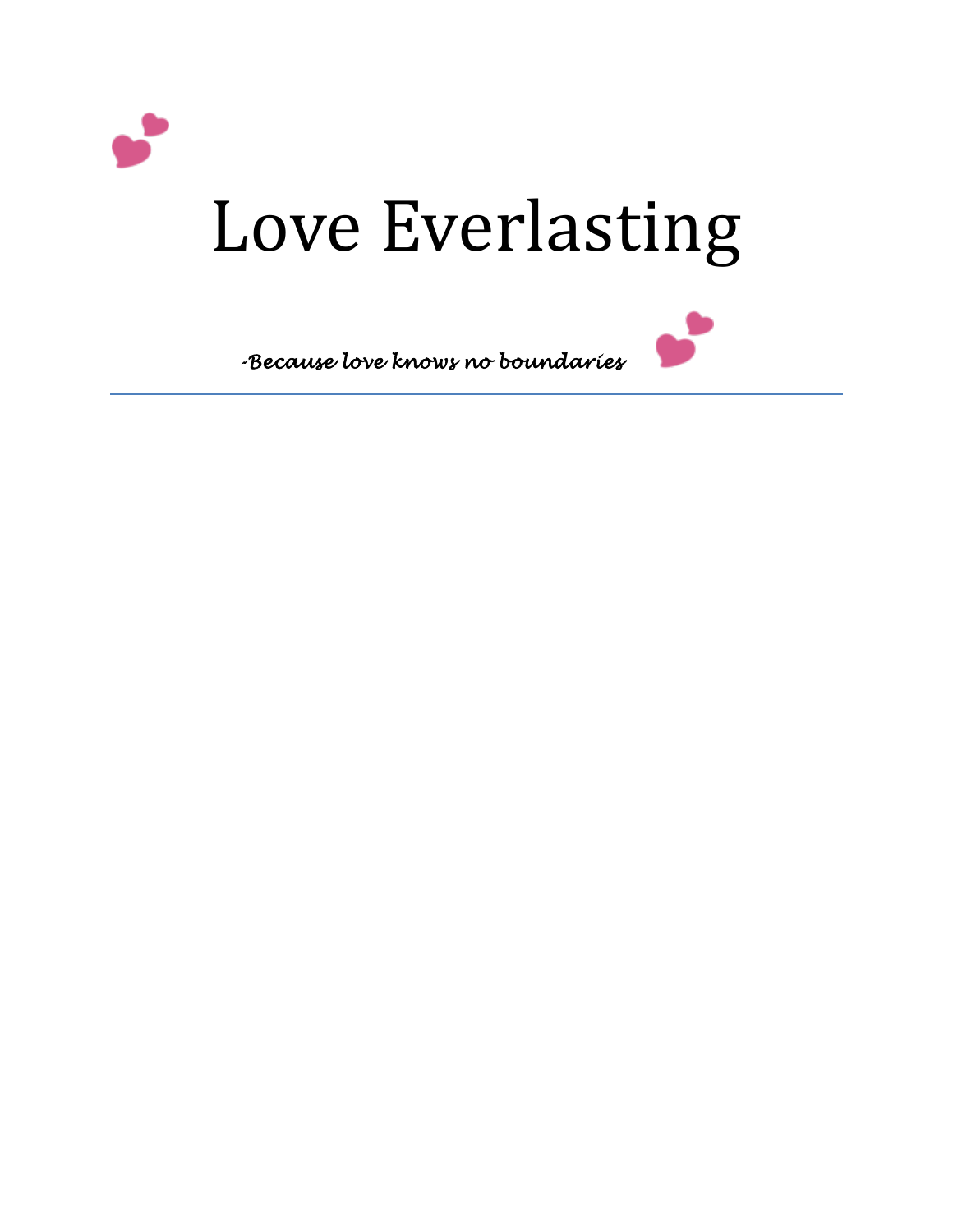

# Love Everlasting



# **Synopsis**

## **Three generations of women and a stunning revelation that will rock their lives…**

As the past comes crashing into the present, two worlds collide to unveil a shocking discovery.

 Cupid's arrow soared swiftly from the bow, as Vincent, a Canadian pilot and Vivi Davenport a Land Army girl, met in 1942. Britain is gripped in the throes of war, as ordinary folk cling to the last vestiges of the norm in a world rapidly becoming unrecognisable.

Fast forward seventy years…

 Love-shy Zoe Davenport, 27, projects a sparky personality to disguise her insecurities, as she garners gossip, at the local beauty salon where she attends to the blue rinse brigade and the trendy set who covet her skilled nail art. When love comes knocking will she welcome opportunity, or slam the door in its face?

 Eccentric Mrs D is a stalwart advocate for the four-legged clientele at the Veterinary Hospital, where she rules the roost. However, she's no stranger to love with the two-legged variety and carries a secret yearning for an unlikely recipient. Will love blossom, or is she destined to be the batty old animal champion who spends her remaining days in the company of her furry friends?

 Nothing ruffles Effy Scott, a vibrant octogenarian. With forty years spent travelling the world as a flight attendant, she's experienced plenty and picked up two husbands along the way. She undertakes a surprising move and befriends Jake, a grumpy wheelchair bound oldie. With his friendship comes a shocking disclosure that rewrites a history long ago put to bed.

Love Everlasting is a sweeping love story with a rich tapestry of characters.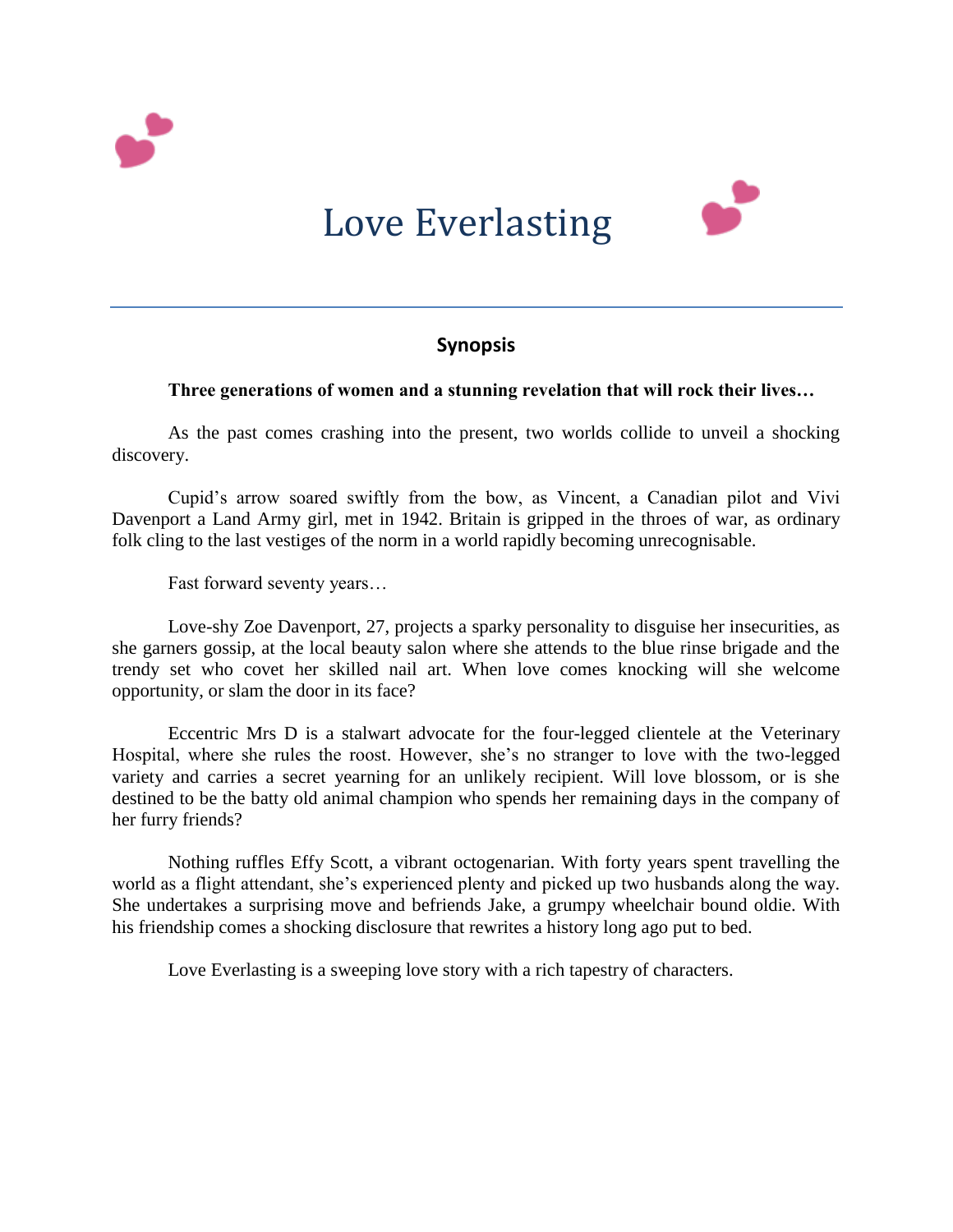**Prologue**

# *Vincent*

 *I wish I could capture this moment, and place it securely in the folds of my memory, to be unwrapped and savoured piece by precious piece at a later date.* 

 *I just know with all of my heart, that I shall never be as happy or as fulfilled as I am right now, my darling girl.* 

 *As I lay beside you, drinking in your loveliness, your delicate scent pervades my nostrils. I find my gaze drawn to the dresser, upon which stands a frosted glass perfume bottle, oval in shape and sealed with a stopper.* 

 *When opened, the fragrance floats like a silken kiss upon the surrounding air. I wish that these cherished moments spent with you could likewise be contained, for later enjoyment.* 

 *If only this were possible, I would carry it next to my heart, when I am away from you. Then…In the dark of night, when I am the loneliest, and the terror fills my heart, eating at my soul, I would gently ease the stopper off and inhale a whiff of this moment and you.* 

 *A single trace would still my aching heart until I lay beside you again feeling your silky softness close against me.* 

 *For you mean everything to me…*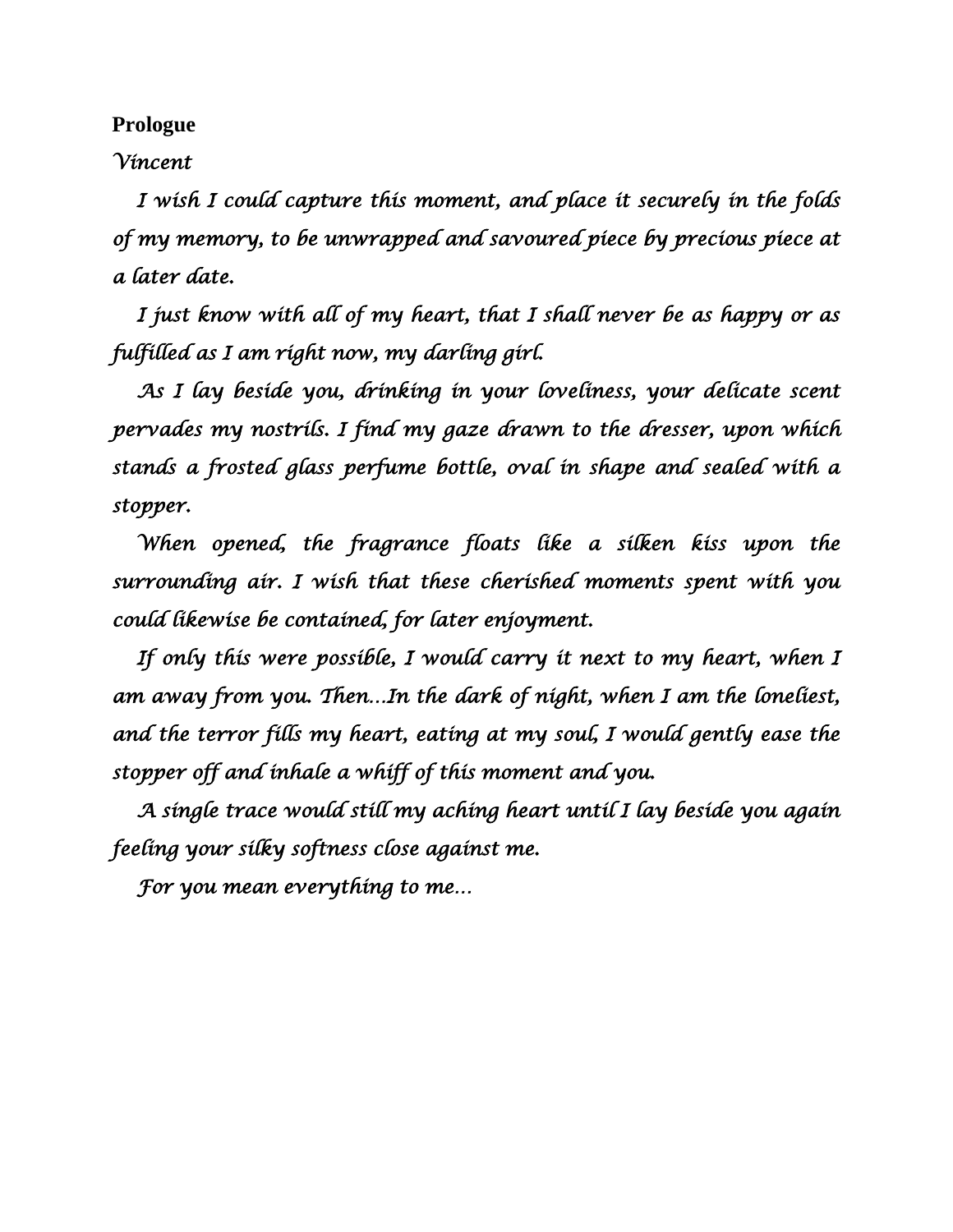#### **Vivi – 1939**

#### **Chapter one**

On Sunday, September 3rd, 1939, Vivi Davenport's perspective changed forever, although it would be two years before her plan could see fruition.

The morning started out the same as any other, with Vivi helping her dad, Albert, shine the family shoes. They worked silently with none of the usual competitive spirits. In fact, the air almost crackled with tension. The smell of the polish was distinct, and Vivi would later associate it with the end of her childhood.

Vivi's mum, Nancy, called them to the table and poured out mugs of strong hot tea. Normally, Sunday Breakfast was a relaxing time, but today Albert shovelled in his food, almost choking on a piece of sausage.

'Steady on, Albert,' Nancy said. Her eyes mirrored her concern as she reached over and squeezed his hand.

'It's no good, I've got to go.' Albert stood up forcefully, knocking his chair over. His mouth was a tight line.

He was off to the pub where his work mates congregated, awaiting the announcement from the Prime Minister. Retrieving his jacket from the back door hook, he shrugged it on and placed his cap firmly on his head. It was not without trepidation that he first kissed his wife, and then hugged his daughter, before departing.

Vivi bowed her head as she forked in the last of her breakfast. Once done, she scraped back her chair and gathered up the dirty dishes, afraid to meet her mother's gaze as her insides churned and fizzled.

'Mum wh-'

'Let's just wait and see, Vivi.'

Nancy fastened her apron tighter and went to fetch the veggies from the cold store. Together, they sat peeling carrots and potatoes to accompany the chicken, ready to go in the oven. Sunday dinner was another ritual and today was no exception.

The minute hand of the clock edged its way towards the top, signalling the approach of the eleventh hour. Nancy's fingers trembled as she fumbled with the knob of the wooden, battery-operated wireless and slowly turned the dial.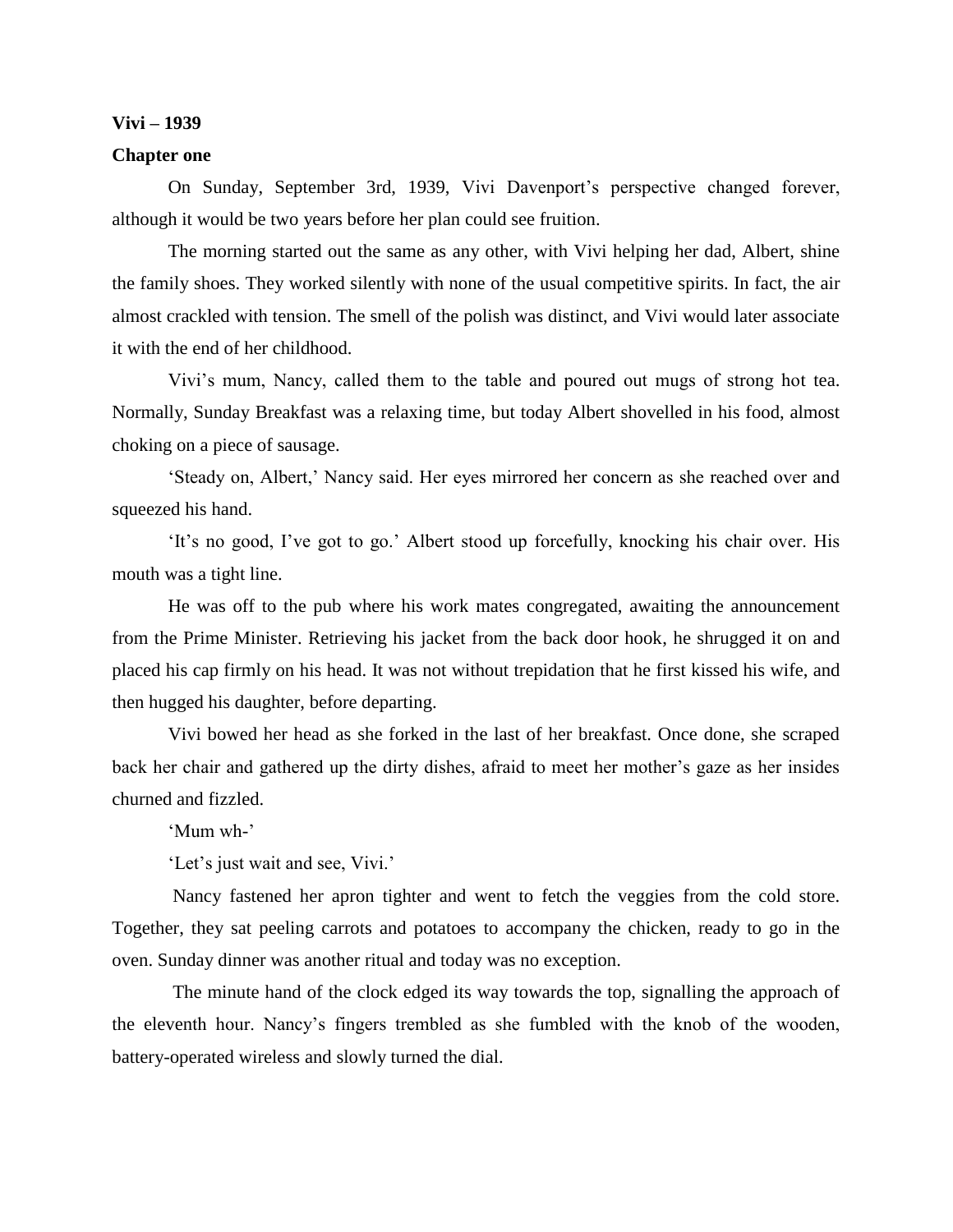Vivi picked at a fingernail and Nancy tapped a rhythmic pattern on the table - a sound that was deafening to Vivi's ears. Even Trooper, the family cocker spaniel, sat with his head on his paws, his golden eyebrows knitted and his expression mournful.

Mr Chamberlain began his address to the nation, and Nancy Davenport grasped Vivi's hands and held them tightly between her own as they listened to the sombre voice of the Prime Minister.

'Now may God bless you all …' Vivi heard Mr Chamberlain say as he approached the end of his speech, with the suspected worst outcome revealed. His closing remarks went unheard as her mother spoke. 'Fetch your dad Vivi. I need him at home now.'

'But, but, Mum.'

'Just do it!'

Vivi stood on shaky legs and fumbled to put on her coat. She missed the arm opening, and Nancy held out the sleeve for her, patting her shoulder when she finished.

'Go on Vivi, there's a good lass,' she murmured. 'It'll be alright; you'll see...'

Vivi nodded. Her eyes shone with unshed tears, and she was already halfway out the door, on legs primed to dash the half mile to her dad's local pub. As she ran, she noticed that the streets were devoid of life. No girls played hopscotch or skipping, and no boys kicked stones or were seated in wooden go-carts, careening wildly down the streets, until their scuffed shoes, acting as brakes, brought them to a standstill.

Instead, an eerie silence amplified the sound of her feet as they pounded on the pavement. A lone cat sat on a wall as a testament that life did still exist.

Vivi reached her destination and came to a halt. Unsure of her next move, she bit on her knuckle and jiggled her leg. She had never been in a pub before. The presence of women was not encouraged, except for a Saturday night when husbands' treated their wives to a port and lemon or perhaps a sweet sherry.

The landlord, Marty, hired Ralph, the blacksmith, to play the piano. He possessed a beautiful baritone voice. Folks would join in singing the old favourites, as they gathered around him. As the night wore on and the ale flowed freely, Marty would give the nod. The men would shift the furniture back against the wall and roll up the worn and tattered rug, under which lay an old wooden plank floor. The inebriated men would shuffle their wives around the makeshift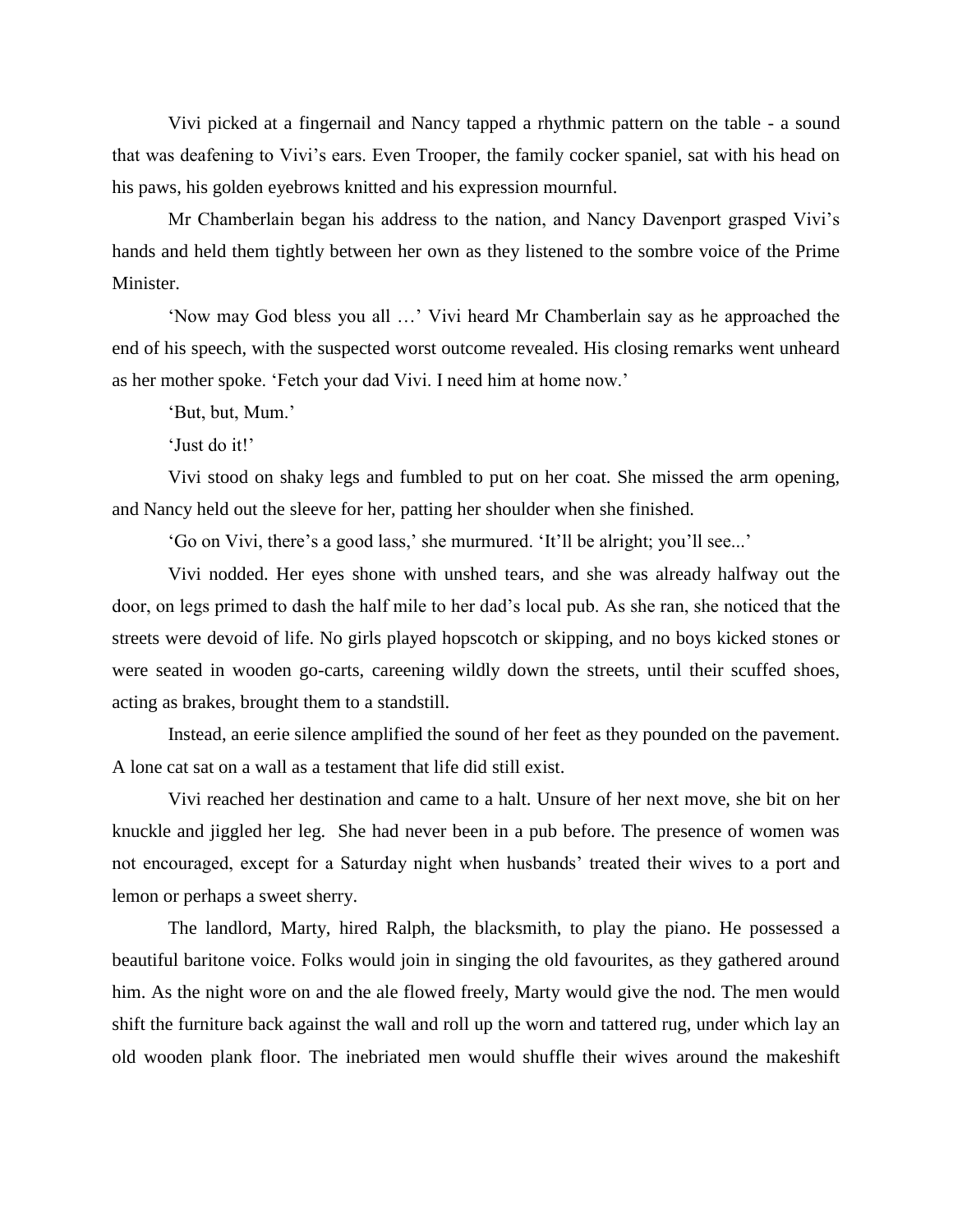dance floor as Ralph crooned the show tunes by the likes of Gershwin and Porter. Another favourite for a bit of a knees-up was *Roll out the Barrel*.

Ralph would take a break, to enjoy a complimentary pint of fine ale, before the evening wrapped up with a last slow dance.

The men were happy to oblige their women, it being a sweetener for the expected intimacy that followed in the privacy of their homes. There were no *headaches* allowed on Saturdays. Many pregnancies sprang from this ritual, and Vivi's conception was no different.

Today, the mating game was far from their minds. Although Vivi's family owned a wireless, not everyone did, so the men were gathered in the pub, waiting for the news that would irrevocably change their lives. Albert wanted to be with his pals to listen to Mr Chamberlain.

Having heard the worst, Nancy Davenport wanted her husband home. It was almost as if she expected tanks to come rolling down the streets at any moment, or perhaps, for the sky to fill with aeroplanes, with their engines droning ominously, dropping their horrific cargo, spewing out death and destruction.

Inside the pub, the men sat in stunned silence. The broadcast ended, and as one they raised their voices in excited chatter.

Alf Bishop looked out the window of the corner shop. He spied Vivi stood outside the pub and flipped the closed sign on the shop door. His shoulders drooped, and with a heavy sigh he took off his brown overall.

His thoughts swept back to the last war. They had called it the Great War, but there was nothing great about it in Mr Bishop's opinion. He knew the clueless fools would be rushing to join up. He'd done the same in 1915, after a year of waiting impatiently for his eighteenth birthday. He'd gladly accepted the *King's shilling.* 

Now he stood, watching Vivi shuffling nervously. He knew why she was there. In his mind's eye, he could see her father Albert, sat inside with his fist clamped around a pint pot of best bitter.

Before long, the young men would be scooped up, off to war, perhaps never to return. Those too old to serve would still do their bit for the war effort. Some would form the home guard, while others filled the munitions factories. Women too, would leave their homes and venture into jobs once considered unthinkable.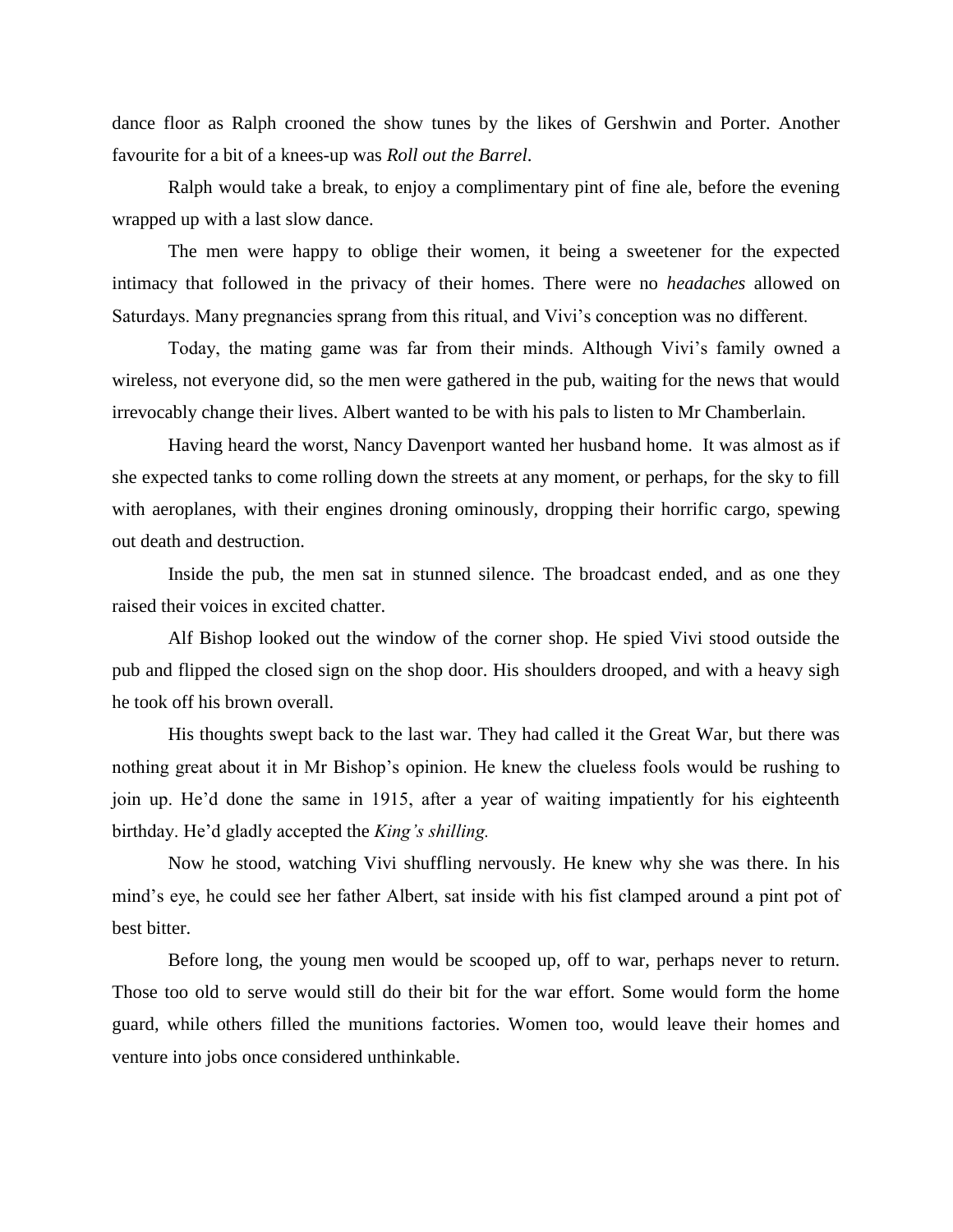Mr Bishop called up the stairs to his wife in the living quarters. 'I'm just nipping out. I'll be back in twenty.'

'Okay, love, dinner will be on the table.' It was a subtle reminder to return soon.

'Right you are.' He locked up his shop and crossed the road. 'Hello, Vivi. I bet you're looking for your dad. Shall I give him the nod?'

Vivi let out a heartfelt sigh at this unexpected reprieve. 'Oh yes please, you see…' She tripped over her words and struggled for composure. 'Mr Bishop, we're at war! Did you hear Mr Chamberlain?' She finished in a whisper.

'Aye Vivi, I did,' he answered, his voice low. He pushed open the pub door. The air was blue with cigarette smoke. Vivi could hear the rumble of male voices before the sound became muffled by the closing door.

Alf Bishop paused, to let his eyes adjust from the bright sunshine. He approached the bar, ordered a whisky and downed it in one, before strolling over to Albert to tap him on his shoulder. 'Hello Albert, your lass is waiting outside,' he said.

'Thanks, Alf.' Albert nodded, before downing the last of his pint. He stood, donned his cap, adjusted his trousers and with a farewell wave at Marty, he left. Out on the pavement, he patted his daughter on the shoulder, and arm in arm they walked home.

'Will you have to go to war Dad?' Anxiety gnawed at Vivi's stomach, and her chest was tight.

'Nay love, I'm too old, but many a mother is going to be waving goodbye to a son.' He expelled a big puff of air.

Albert cast his thoughts back to the last war and shuddered at the memory. Unbeknownst to him, Vivi's thoughts were also of war as she vowed to do her bit as soon as she was old enough.

\*\*\*

Everyone had expected the action to start immediately, and some, who knew no better, was a bit disappointed. Albert dug up the roses and replaced them with a vegetable garden, alongside an Anderson shelter. The shelter had yet to be used to provide cover. Nancy used hers for cold food storage. The neighbourhood kids delighted in playing in theirs.

'Surely we're safe here Albert, in sleepy Seaside Flats?' Nancy asked.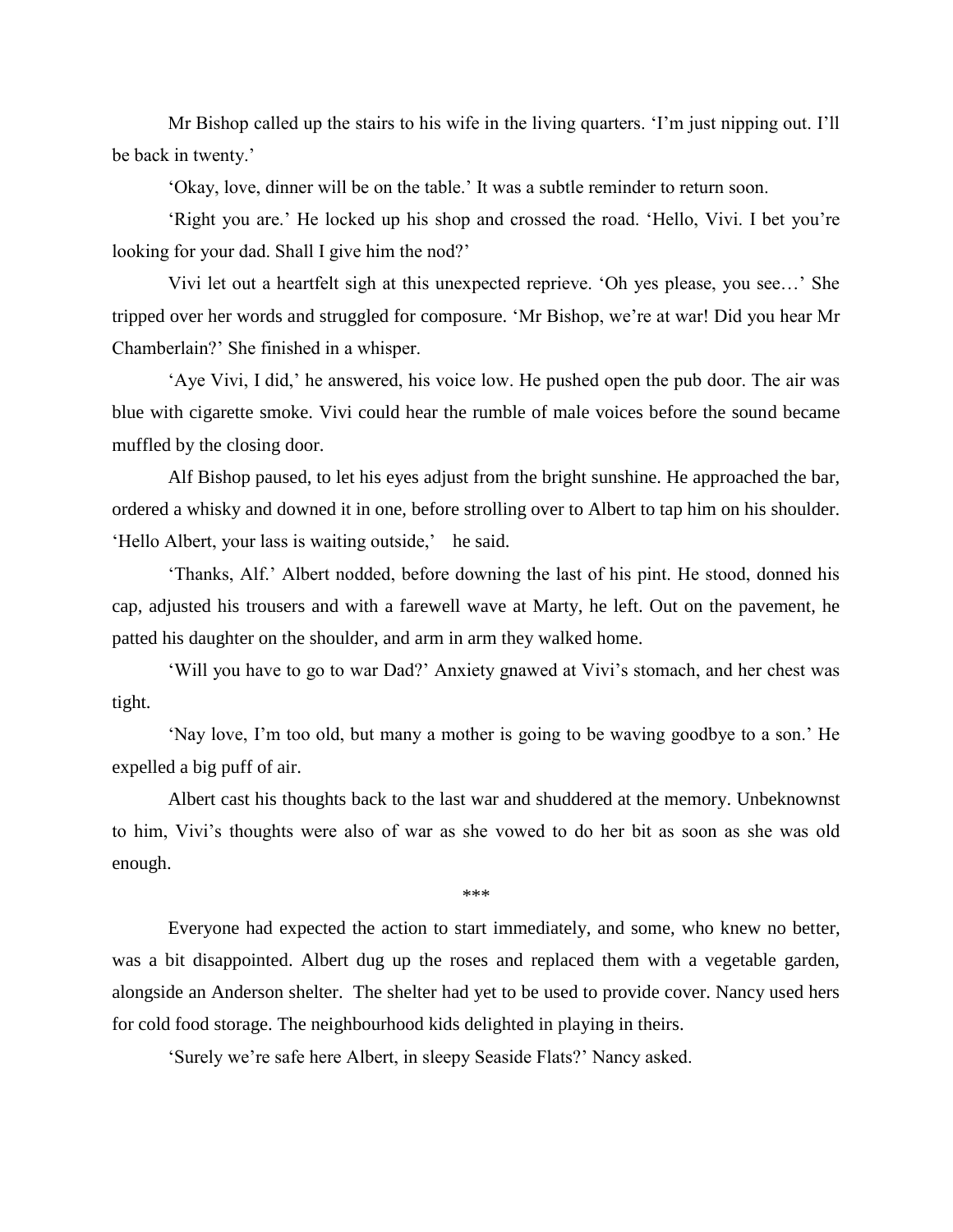'We're close enough to Liverpool, so you never know - a stray bomb could land our way…' He shrugged and with a lift of his cap, he gave his head a good scratch. In actuality, evacuee children were beginning to arrive in Seaside Flats, sent by train from Liverpool at the Government's urging.

Rationing was in full swing, and the women spent a good portion of their lives queuing for food. The young men began to disappear, plucked up by the recruitment agencies. Most of them were eager and primed for their big adventure. Older, wiser eyes, watched sadly.

Mother's lowered their heads as they struggled to hide their tears. Meanwhile, the men presented a false bravado, congregating in the pub, drinking toasts to the safe return of their sons and nephews.

Vivi observed these changes, biding her time.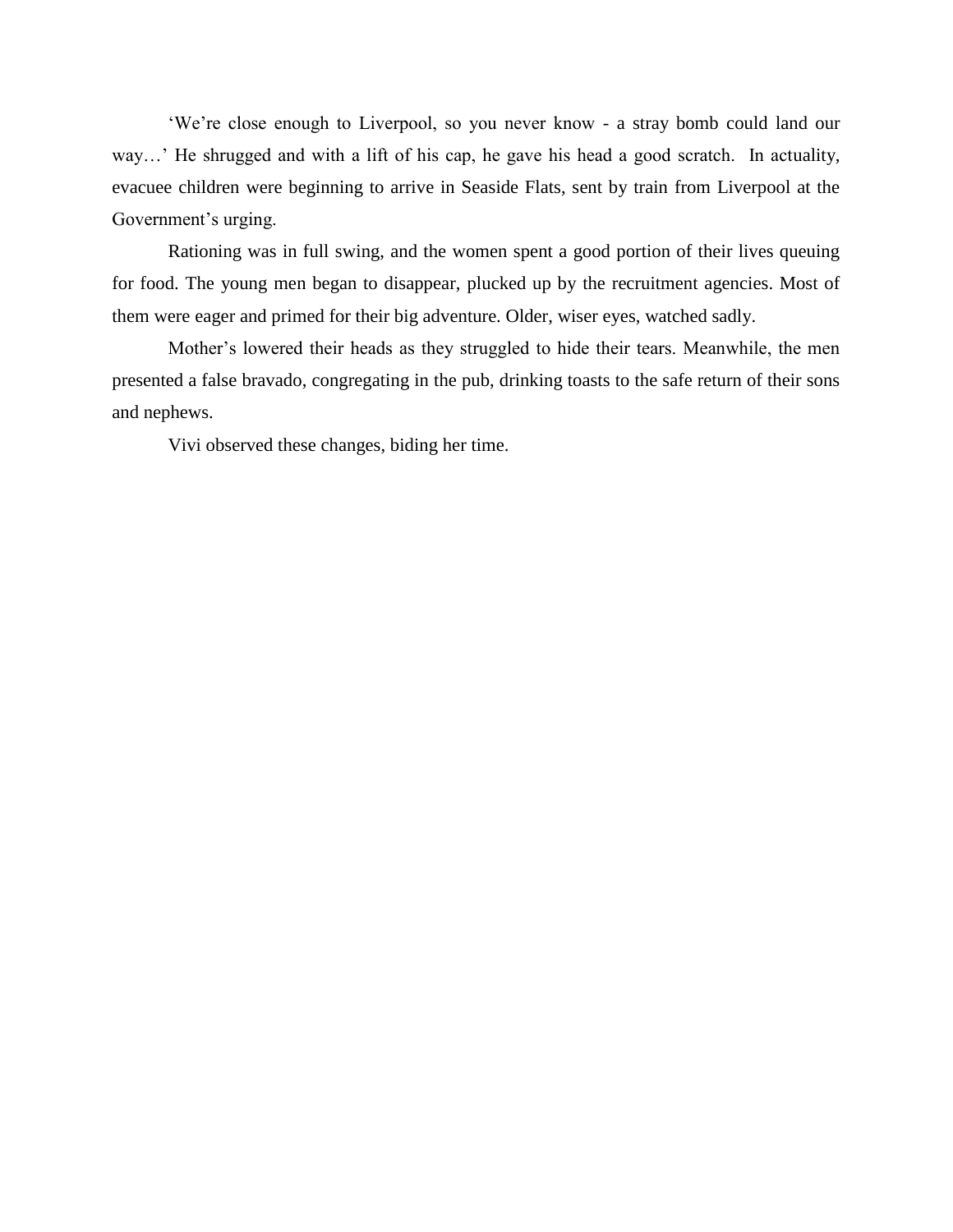#### **Chapter two**

'You're not going, and that's final!' Her father thumped his fist on the kitchen table.

It was the winter of 1941. Vivi blinked back tears and stood her ground. Her face was white and strained and hidden in the pockets of her cardigan, her fists were clenched, with her nails dug into the palms of her hand.

'Dad, please, it's only a matter of time before we'll have no choice. I'm eighteen, and if I sign up now I'll be able to choose.' Vivi was resolute in her decision to join the WAAF, and she struggled to keep the whine out of her voice.

'I know how old you are.' With his face set like thunder, he folded his arms tight against his chest. 'When I heard your first cry I rushed up the stairs.' He jabbed his finger at the doorway. 'I was the first one to hold you. Me!'

He paced the floor, raking his fingers through his hair rather like he'd done while his wife laboured, but now his once blue-black hair had a scattering of grey.

'I presumed that one day a suitor would woo you. I never expected to lose you to war.' His face collapsed into middle-age, and he flopped into a kitchen chair.

'Oh Dad,' Vivi said. 'I promise I'll be careful.' She grabbed his hand. The palms were calloused, but his touch was gentle as he returned her squeeze.

'But why the WAAF, Vivi?' He tilted her chin to meet his gaze. 'If you joined the Land Army you could stay home. You could get a local assignment.' His eyes pleaded.

Albert drank in her features, the China blues eyes, rimmed with black lashes, pert nose and rosebud lips all perched prettily upon a heart-shaped face. Vivi was dazzling, just like her mother, though where her mother was fair with brown eyes Vivi shared his silky black hair and blue eyes. Both women stood five foot tall, with a petite almost boyish frame and both exuded femininity.

Albert knew what men were like, especially in these uncertain times. He longed to keep her out of harm's way.

Nancy Davenport was out queuing for their daily rations, along with Billy and Ethel their evacuee children. Moments later, two rosy-cheeked children came bounding through the doors, giggling. Nancy followed close behind, smiling. The children were eager to share the story of Mr

### **1941**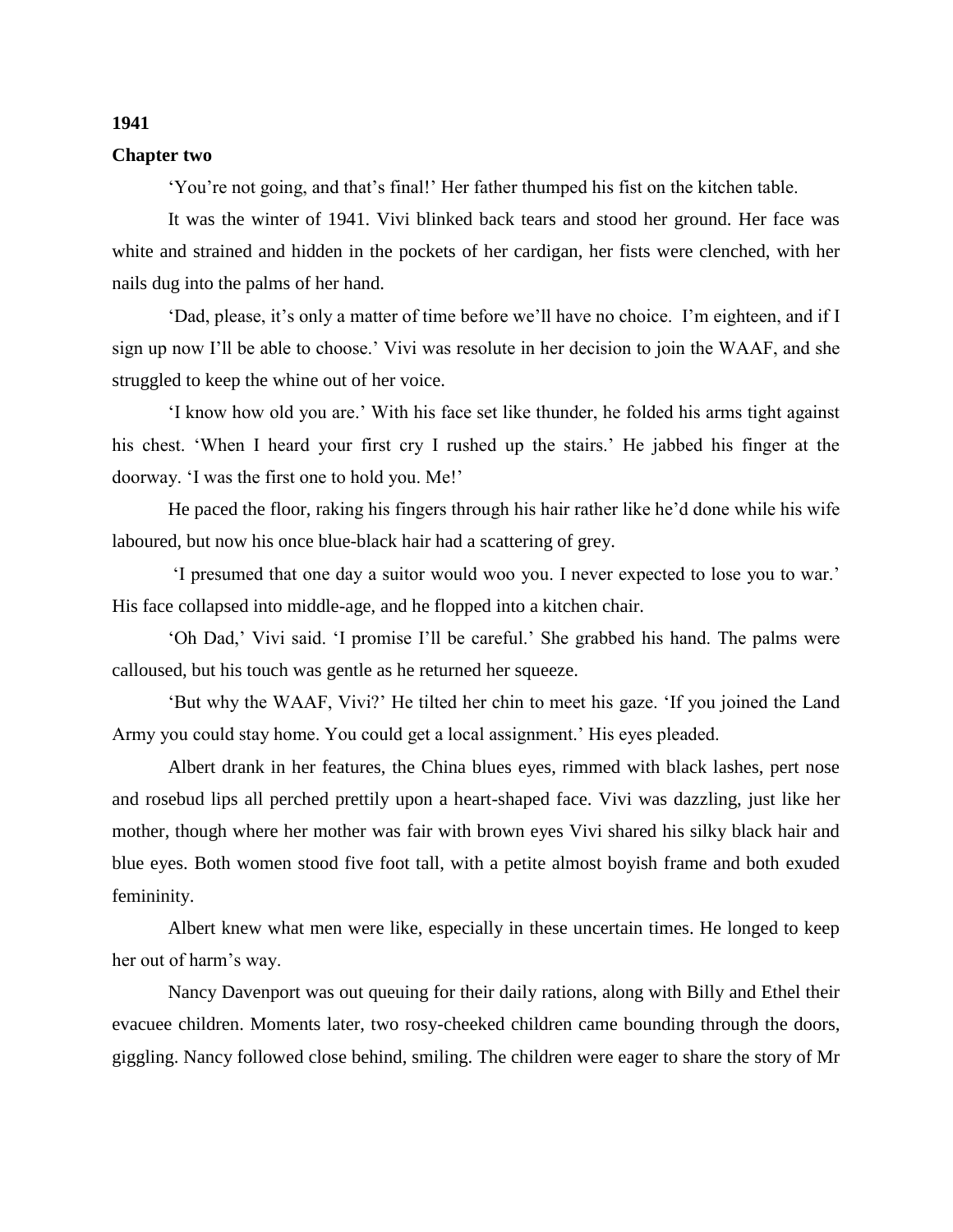Greaves dog, Wally, running down the road carrying a slipper, with Mr Greaves in hot pursuit, muttering curses.

Nancy observed the father and daughter sat at the kitchen table and urged the two children to wash their hands and put the shopping away.

'But …'

'Later, we'll tell them later.' Nancy patted Billy's shoulder. She knew he was bursting to share Wally's antics. 'Be sure to put the meat and butter in the cold store, Effy.'

Effy rolled her eyes but kept quiet.

Both Vivi and her dad spoke in unison.

'Hello Mum, can you …' Vivi held up a hand.

'Hello love, come sit down …' said Albert, tapping the back of a kitchen chair. He was sure she could talk sense into the girl.

'Hold your horses, both of you, while I put the kettle to boil.' She filled the kettle and settled it onto the gas cooker.

Momentarily distracted, Vivi asked, 'Did I hear you say butter Mum?' She rubbed her hands, her eyes wide with hope.

'Just two ounces love.' Nancy flashed a weary smile. She spent half her life queuing for food and the other half trying to create tasty meals from the meagre rations.

Today, she'd got lucky at the butcher's and had managed to purchase a chicken. She was stood at the front of the queue when Mr Jones, a local farmer had entered the shop carrying six dead chickens for trading. Everyone knew this was a no-no, but turned a blind eye, with the hope of being on the receiving end.

Mr Bamber kept a record of who had received what and when. He paid no heed to those willing to pay a little extra for under the counter bartering.

'Mum, can we go and play on the sandhills now?' Effy tugged at Nancy's hand, just as the kettle began to whistle.

'After you've had a cup of tea and some bread,' Nancy said pouring the boiling water into the teapot

'Can we have some of the butter?' Billy hopped from foot to foot, rubbing his hands.

'Billy, you know the butter is needed.' Nancy threw him a sharp look. 'But you can have a sprinkle of sugar on your lard.'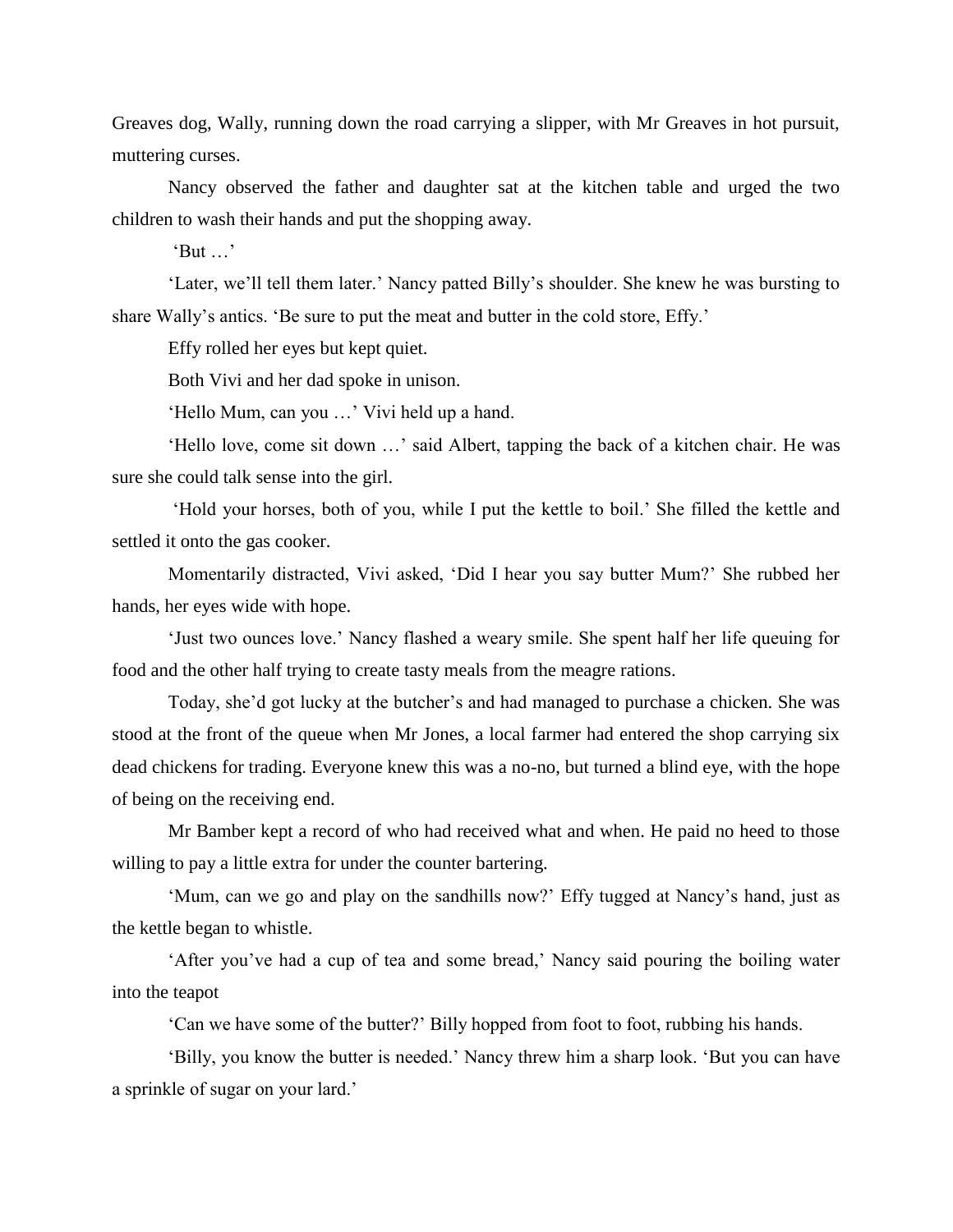'Aw thanks, Mum!' Billy was renowned for his sweet tooth. He threw his arms around her. Billy loved his cuddles.

Nancy was reminded of the day in the late summer of 1940 when the evacuees arrived from Liverpool. They had been herded like cattle onto the railway station platform. Local farmers' stood with their big arms folded surveying the arrivals, seeking strong lads, to work on the farm. The women wanted capable girls to help with the laundry and the cleaning. Nobody wanted a scrawny looking child.

As Nancy stood observing, she noticed a small boy and girl. The boy clung tightly to his sister's hand, and his lip quivered. The girl wore a stern expression. The pair was undernourished, with ragged clothing, and their gas masks hung from their small package of belongings. The boy jiggled his legs, needing the toilet. He reached out to grasp the skirt of one of the billeting officers who turned and slapped his hand.

The boy's bladder overflowed, and urine ran, streaking the dirt on his legs. His mouth opened in a sob as his tears escaped.

'Billy!' the girl said.

The billeting officer raised a hand to strike. Nancy's ire grew and she marched over and said, 'I'll take these two.' She waved a hand at the boy and girl, neither of whom looked over the age of five. They were seven and eight, but small for their age.

Nancy swallowed her bristling anger and knelt down to ask the children their names.

The girl replied, 'This here's our Billy and I'm Ethel.'

'Well, Billy and Ethel, would you like to come and live with me?'

'No thanks Miss, we wanna go home to our Mam.' Ethel stood her ground with a determined jut to her chin.

Billy was of a softer nature, and when he saw the kindness reflected in Nancy's eyes, he slipped his grubby hand in hers and whispered, 'Yes, please.'

Ethel received a slap on the head from the billeting officer. 'Don't be so cheeky, you dirty blighter.'

Nancy placed herself between Ethel and the women. 'There's no need for that!' With her arms folded and her manner brusque she squared up to the women. 'Now, unless you've any objections we'll be on our way. What do you need me to sign?'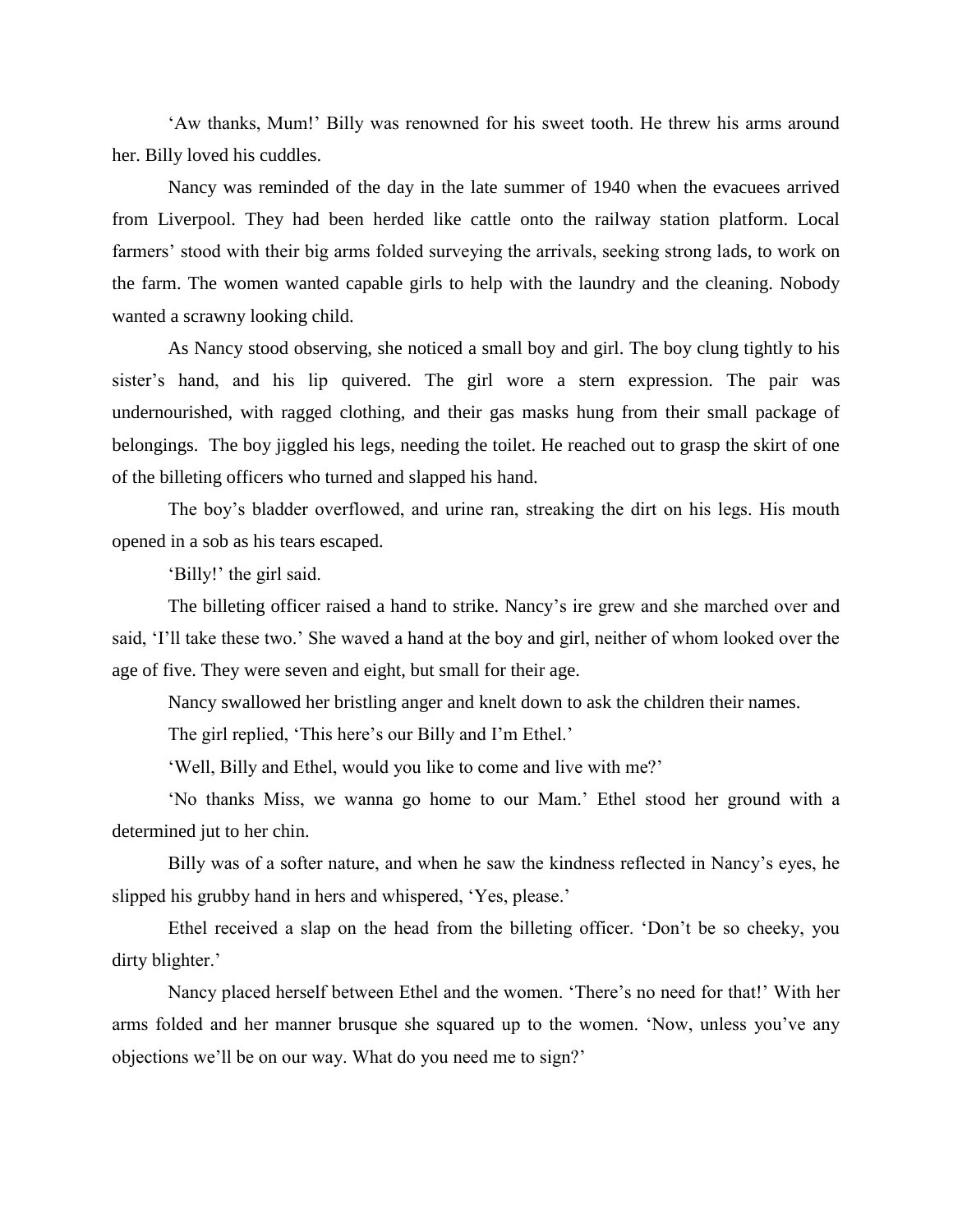The officer itched to deny her, but she knew no-one else would want these two dirty, scrawny children. She thrust forward her clipboard and said, 'Fill this out, please.'

Nancy didn't regret her decision as she walked home clasping the children's hands, but she knew that Albert would not be thrilled. He'd instructed her to find him a lad who could assist him. He was a skilled tradesman and with the young men away he was busy. Neither Billy nor Ethel would be able to help him.

The first thing Nancy did when she got the children home was to strip off their clothes and place them both in the bath. Their clothes were thrown on the fire as soon as Nancy had found replacements.

 A year had passed since that day and although Albert had privately berated Nancy, he'd soon grown to love Ethel and Billy. Their parents, Arnie and Edie Boswell however, were a nightmare! They came for a three-day visit on Boxing Day 1940, travelling from Liverpool by train.

 The hours spent with the children were of the bare minimum, preferring to enjoy the delights of the neighbouring town of Blackpool.

 'A woman's entitled to a bit of fun surely?' Edie Boswell challenged as she stared down Nancy, with her arms folded defiantly. Arnie Boswell was too busy freeloading on the rationed tea and bread, to get involved in the dispute. Neither parent offered Nancy their food coupons.

 On the first day of their stay, Ethel and Billy were eager to show their parents the beach and the sandhills. Bundled up in warm clothing, they headed out, only to return ten minutes later with Edie declaring, 'All that fresh air's unhealthy for a body!'

 They rose late each day and after breakfast would offer a hasty 'ta-ra,' departing without their children and not returning until the pub closed.

 Nancy doubted that either parent would have acted differently had they known it would be the last time they would see their children. On their way back through the darkened streets of Liverpool, they were both killed in an air raid. The bombing had been particularly harsh over the Christmas holidays.

 Albert and Nancy decided to postpone telling the children of their parent's demise, especially since the visit had unsettled Ethel. She started stealing from the sweet shop. Briefly, Ethel's peers revered her until, on her third attempt, Mrs Bishop caught her red handed. Mr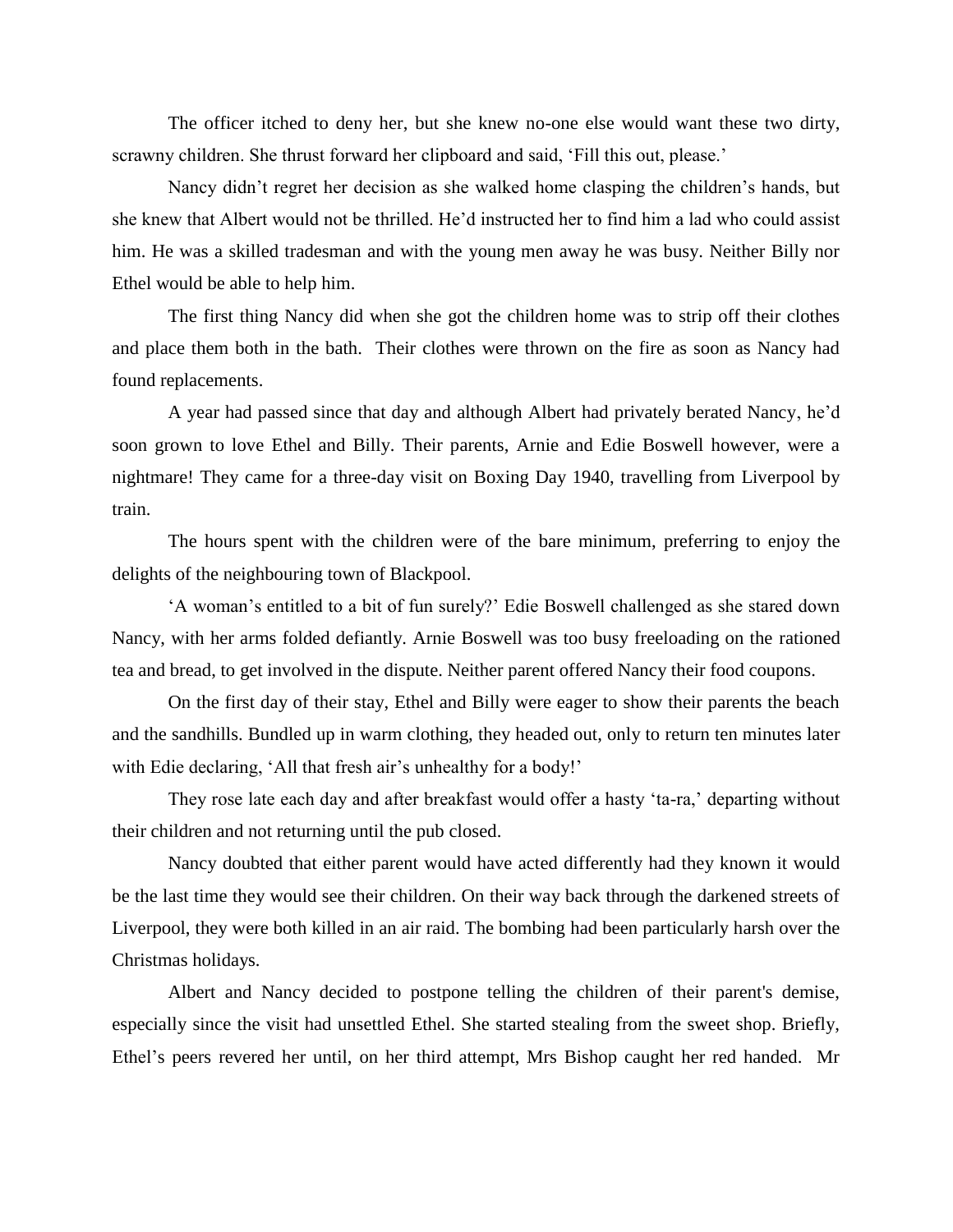Bishop walked a tearful Ethel home and spoke with Nancy who agreed to meet with the Bishops' after the close of business.

 Later that day, Nancy and Albert escorted a reluctant Ethel to discuss her punishment. Mrs Bishop invited them to join her in a cup of tea, without sugar, and a glory bun. Nancy, already mortified over Ethel's behaviour, was quick to refuse the Bishop's rations.

Mrs Bishop insisted, 'We've not been blessed with children, so we can afford to splurge once in a while,' she gestured with a plump arm, to the seats at her kitchen table. 'Please, do sit. I've been thinking, and the Mister and I both agree, don't we Alf?' she looked at her husband who had entered the room.

 Mr Bishop nodded his affirmation and finished her sentence. 'We think that the young one should come and work in the shop for an hour each day after school for one week, without pay, and then I reckon the whole matter can be forgotten.'

 'I think that's more than generous,' said Albert with a smile. He turned to Ethel who sat chewing on her thumb.

'What have you got to say for yourself, Ethel?'

Ethel bowed her head and muttered, 'I'm sorry.'

'Right, that's settled. Now let's enjoy our tea, shall we?' said Mr Bishop.

 Mrs Bishop poured the tea, and offered the plate of buns, insisting they each take one. When she came to Ethel, she said, 'I'm curious Ethel, why did you steal from us? You seem like a nice girl.'

 Ethel, with her bun half poised between her mouth and her plate, let her hand drop. The bun landed on the table. Her face crumpled, and she began to cry. When she was spent, Ethel tried to explain. 'I love living here,' she said.

'Then why steal?' Nancy asked.

 'I wanted the kids to like me, so I told them Billy and me came from a nice house like yours, then me ma and da showed up all shouting like and being drunk. I pretended the sweets came from them, so the kids would still like me…' Ethel's lip turned down.

 'We never had a bedroom before,' Billy said standing up and sneaking a hand inside Nancy's. He looked up at her and said, 'I wanna stay with you and Uncle Albert.'

 'Oh, sweetheart, of course, you can!' Nancy gathered him to her and held out a hand to Ethel, who grasped it.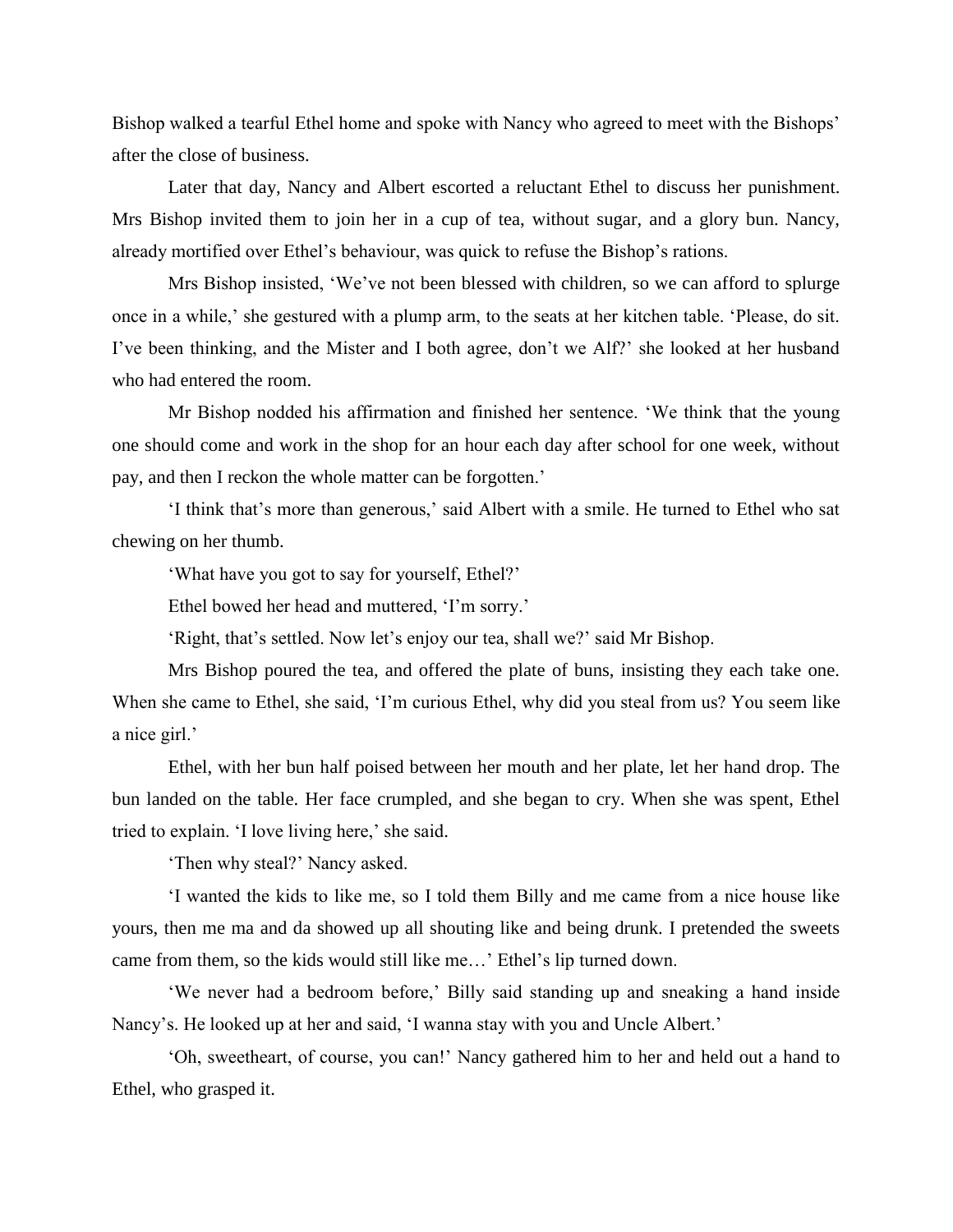'Vivi too?' Billy asked.

'Do you like you having a big sister Ethel?' Mrs Bishop asked.

Ethel nodded, unusually tongue-tied.

 Billy piped up, 'Vivi's smashing. Do you remember the day we walked on the beach really far, Ef?'

 Ethel nodded and her eyes shined at the memory of when the sea was out, and they'd pretended they could walk to Southport. It seemed like they'd walked for miles before they spied the tide on the horizon and turned back towards the town. Vivi held onto their hands, and they had run nearly all the way so that their sides hurt. They'd collapsed giggling on the beach.

 Nancy realised it was time to tell Ethel and Billy about their parent's death. It was important that they knew where they belonged. She and Albert had already agreed that they would adopt the children.

 Effy had two questions to ask when told about her parents. 'Can me and Billy call you Mummy and Daddy and will you call me Effy? I don't like Ethel. That's my name when I'm in trouble!'

 Albert threw back his head and roared with laughter. 'Oh Effy, you are a caution!' he said.

\*\*\*

Once Nancy had fed the children, she buttoned them into their coats and made sure they wore their balaclavas and mittens.

'No taking your things off once you're out of sight. It's a brisk wind whipping about the seafront, and I don't want you getting an earache.' She directed this last at Billy, who suffered from frequent bouts of pain. He'd wake in the night, crying until Nancy gave him ear drops and a hot water bottle.

'I never get an earache,' Effy boasted, puffing out her chest.

 'Nevertheless, I expect you to wear your balaclava,' Nancy scolded without rancour. She tapped them both on the bottom and dispatched them out to play. 'Be careful crossing the roads.' She waited until they were safe before going in after a final wave.

Satisfied, Nancy gave her attention to Vivi. 'Right, what's all the palaver about?'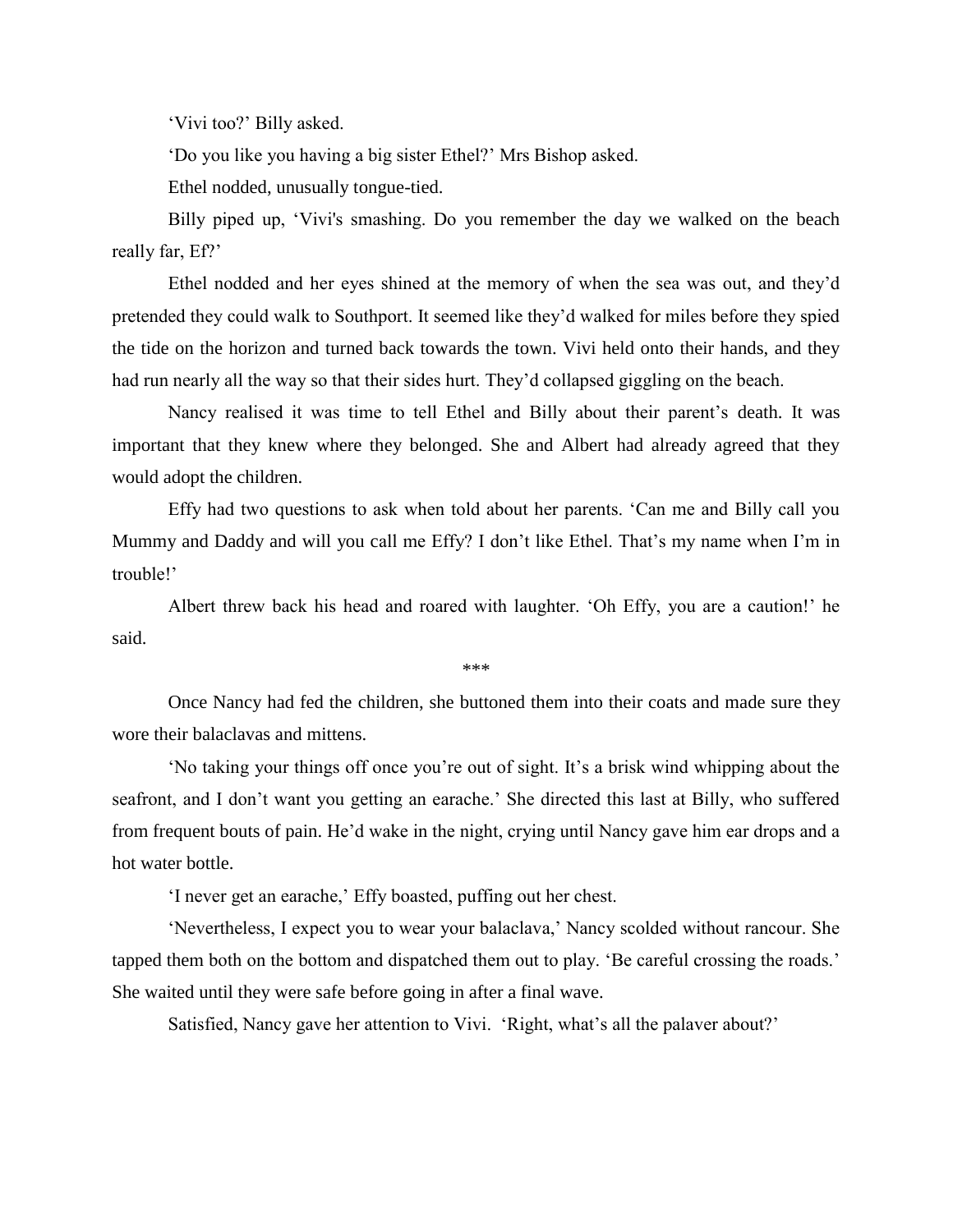Nancy would have preferred to have this conversation with her husband present, but he'd only come home for his midday meal, and now he had returned to Langley Farm. He was helping Gerard Langley, to construct a new cow shed.

The project was put on hold when war broke out, and it had taken two years to gather the materials needed, using war coupons. Gerald looked forward to milking his cows in a shed that did not have buckets scattered around to catch the rain from the leaky roof.

'Oh Mum, I told Dad that I wanted to sign up for the WAAF, but he was livid. He wants me to be a land girl. If Dad had his way, I'd be down the road at Langley farm.'

 'Oh Vivi, you knew what to expect. Don't worry, you go ahead and apply. I'll talk to your Dad.'

'Oh thanks, Mum!' Vivi threw her arms around Nancy.

'Steady on!' Nancy laughed. 'You'll have us both over in a minute.'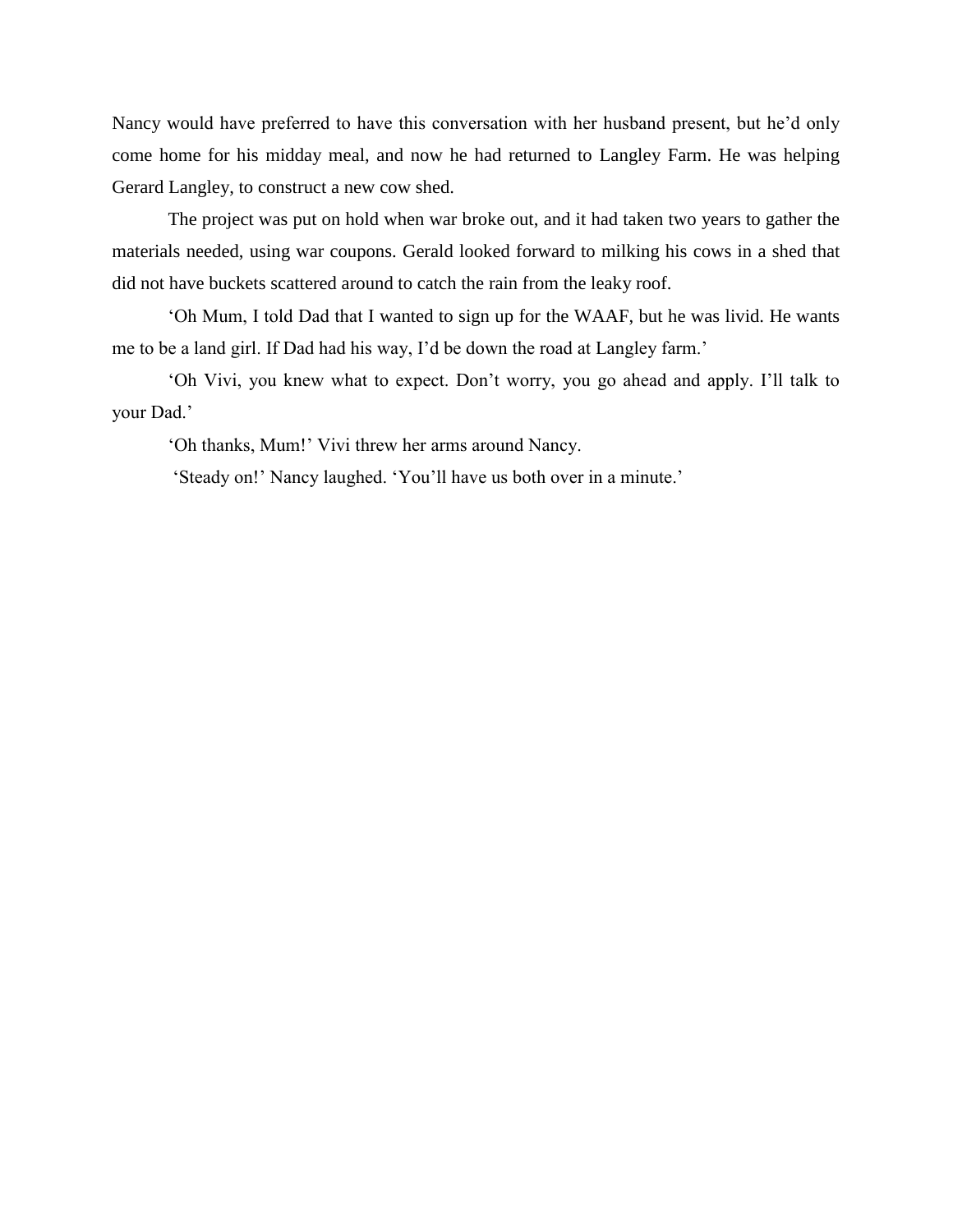#### **Chapter three**

 Vivi was alone when the postman pushed the official looking envelope through the slot in the door, to land with a plop on the door mat. A thrill of excitement rushed through her as she picked it up and clutched it to her breast for a moment, before picking up the letter opener and slitting the top of the envelope.

 It was exactly two weeks since she'd been for a medical for the WAAF and six weeks since she had first stood up to her father and told him she was applying. A week of arguments had followed until finally, Vivi had stormed out of the house and taken a bus into Blackpool. Her mother had given her a copy of her birth certificate, and with the law on her side, Albert Davenport had been unable to stop her from signing up.

Albert did not speak to her for two days.

Nancy argued that it was only a matter of time before Vivi would be called to join. Surely it was better she chose her posting?

Albert accepted his defeat with belligerence. 'Doesn't mean I have to like it,' he said.

Effy and Billy were just glad the shouting had stopped.

 Vivi sat with her tea and toast untouched as she read and re-read the contents of the letter. How could it be so? There must be some mistake. She stood up, gripping the edge of the table, her knuckles white, before flopping back into her chair. Her disappointment was ripe. They had rejected her!

 Her mind scrambled, searching for an alternative, but she drew a blank. She opted for a walk on the sandhills to clear her head and whistled for Trooper. Silence greeted her and then she realised he was with Nancy.

 'Ergh!' She harrumphed and grabbed her purse, shoving it fiercely into her coat pocket along with her keys.

 The wind howled around her as she marched over the sand, and the sky was bleak and heavy with the threat of rain. The day was a perfect match for her mood. 'Damn! Damn and blast!'

 A lone figure walked along the water's edge with a collie dog that frolicked in the brine. The person halted as he caught the sound, if not the words. He scanned the horizon and found nothing to raise the alarm and continued on his walk, stopping every few minutes to throw a stick for his dog.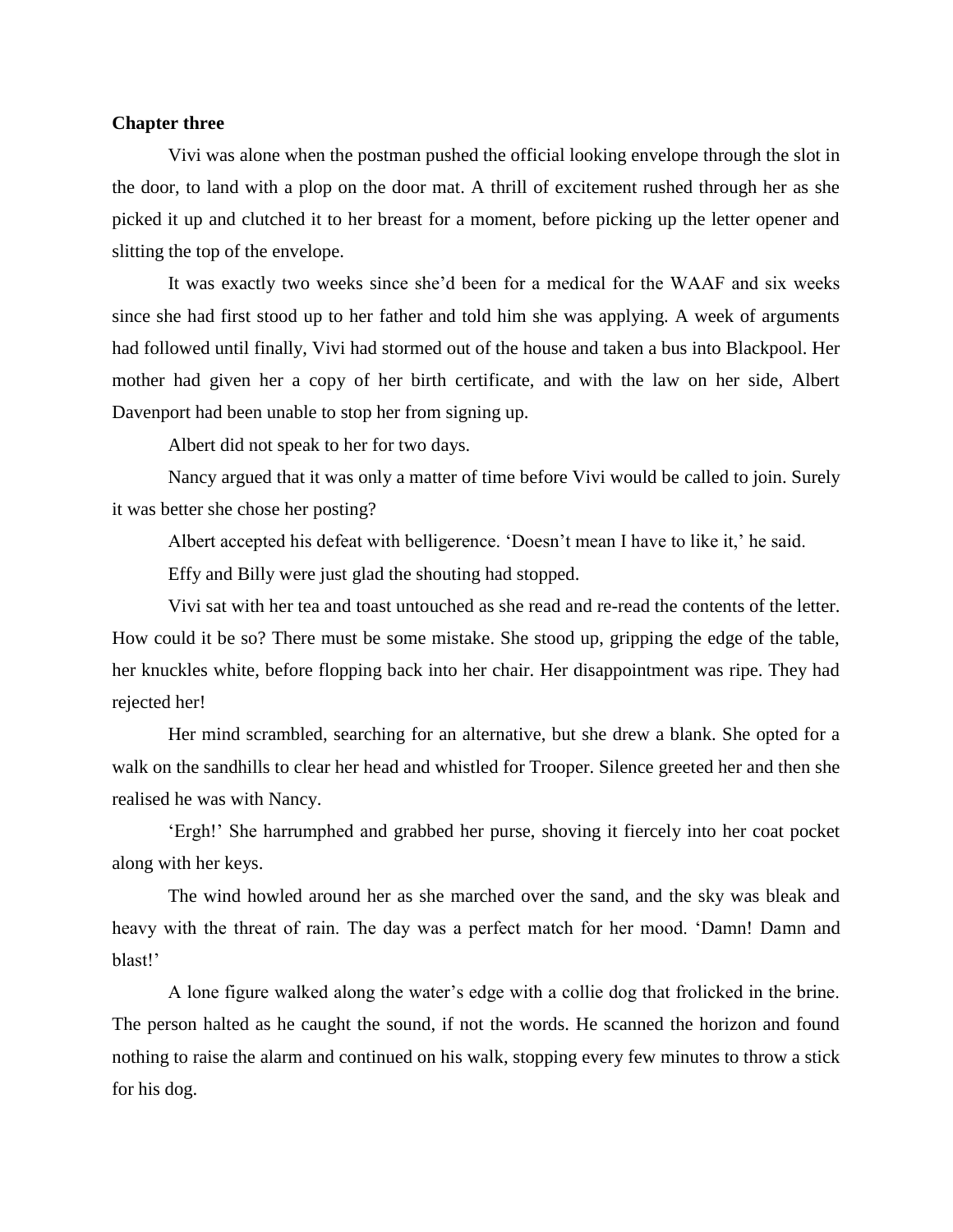Unheeding of the cold, Vivi flopped down into a sand bunker and sat that way gathering her thoughts as she mulled over her predicament. She knew her dad would be delighted, and even her mum would be relieved. Despite her support, her mum would prefer she stay close.

 'Well to hell with that,' Vivi told a seagull that hovered expectantly, perhaps hoping for a tasty nibble. She stood up and felt in her pocket for her purse, glad she'd had the foresight to put it there. A quick glance at her watch told her there was a bus due in five minutes. She brushed off the sand from her coat and broke into a light run. She'd show them all! With a quick dash home, she collected her documents from the sideboard and was just in time hop on the approaching bus.

 The family gathered around the table later that day, enjoying a portion of bubble and squeak, with one fatty piece of bacon finely chopped to make it go further. Effy however, was enjoying a rare entity. She gleefully pushed a piece of bread and lard into a soft boiled egg. It was a gift from the Bishops' who had done a deal with one of the farmers for some flour.

Long after her week of working in the shop as punishment for stealing, she now had a permanent position helping Mrs Bishop with odd jobs. At eight years old, she was not quite old enough to serve the customers, but Mrs Bishop assured her it wouldn't be long. Effy puffed out her chest, filled with excitement and self-importance.

 Effy had oohed and aahed over the eggs, and Mrs Bishop had given her one as a gift. The Bishop's had grown fond of Effy.

 Vivi ate her dinner in silence, and when done, she retrieved the letter from her cardigan pocket, and handed it to her father, without explanation. She observed the shadow of concern cross his face as he noted the return address.

 Mirth soon replaced his frown, and he slapped his hands against his thighs and exclaimed, 'Well, fancy that!'

 Albert saw his wife's sombre expression and his daughter's mutinous tight-lipped face. Her eyes glistened with unshed tears. He coughed, to try and hide his delight that the WAAF had rejected Vivi on account of her flat feet.

It was too much for him. He rubbed his hands and exclaimed, 'Gerard Langley will be pleased!'

 Vivi saw his thinly disguised glee and blurted out waspishly, 'I'm sorry to disappoint you Dad, but I won't be working at Langley Farm.' Her eyes glinted with defiance.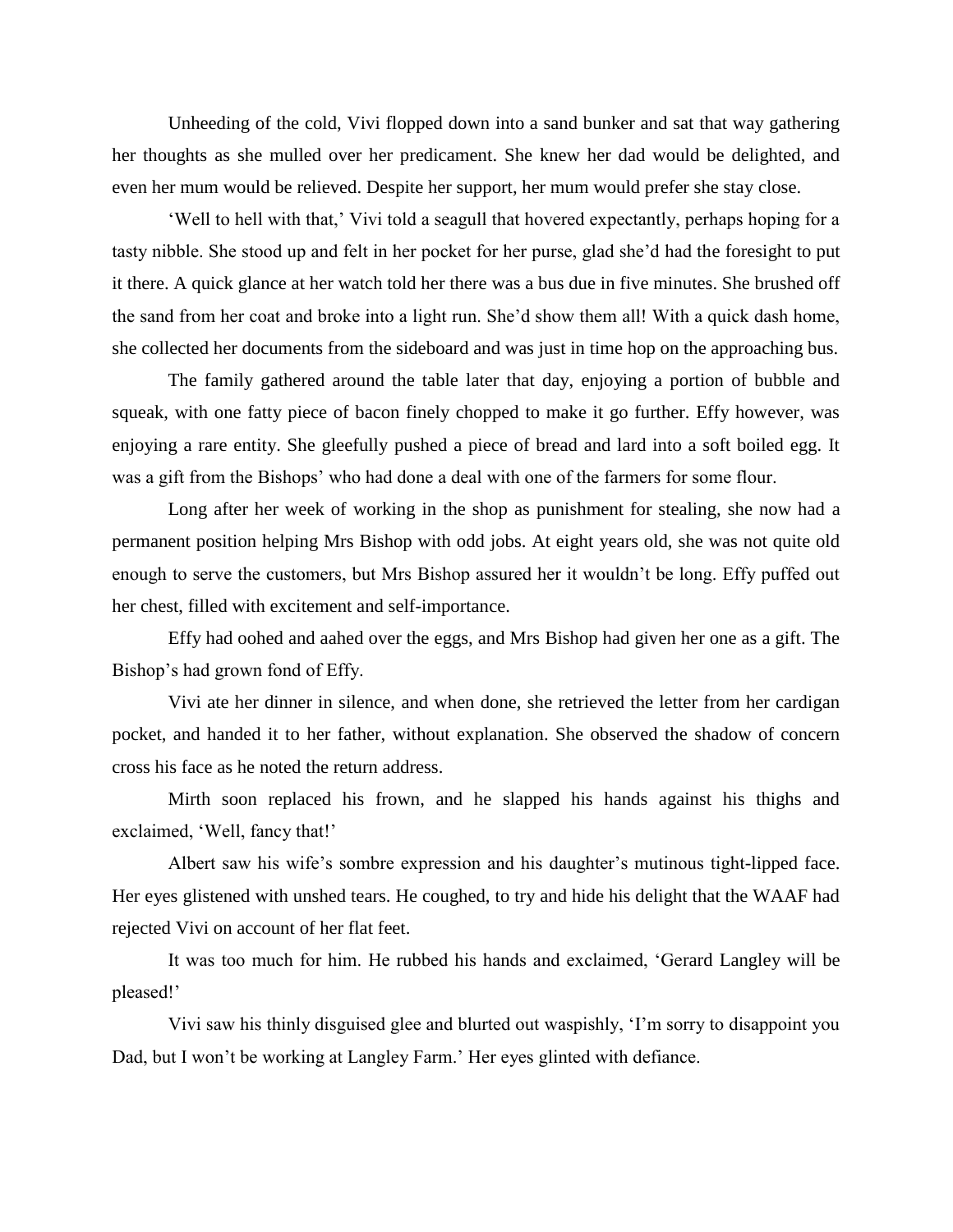With his mug of tea poised halfway between the table and his mouth he said, 'Eh, what do you mean?'

'I've enrolled in the Women's Land Army. Apparently, they don't mind flat feet!'

 Astonishment met the announcement, and you could have heard a pin drop. Even Effy, lost in the delights of slurping up the last yellow drops of her chucky egg, hesitated with spoon mid-air.

 'You're joking right?' Albert was aghast, and his face was chalky, save for two red spots high on his cheeks.

 'Oh Vivi,' murmured Nancy. She reached for Albert's hand and urged, 'Now love, don't go getting in a tizzy. It's not good for your heart.'

 Albert retrieved his hand from Nancy's grasp and pushed his chair from the table with force, causing it to topple over. With quick strides, he reached the hall cupboard, where he grabbed his coat, and with a slam of the door, he left the house.

 Billy looked longingly at Albert's dinner, then wisely busied himself drinking his weak tea.

 Vivi stood with the intention of following her dad, but Nancy grabbed her arm. 'Leave him be love; he needs time to digest it all. A man is supposed to protect his family, and he feels he's not able when you're off to God knows where…'

 'There's a war on Mum,' Vivi snapped then remorseful, she uttered, 'I'm sorry Mum, I know.'

\*\*\*

The Davenport family congregated on the platform of the train station. It was an icy January morning, and they stood shivering and stamping their frozen feet. Vivi cupped her hands together and blew on her mittened fingers.

 Jack, the porter, was huddled inside the waiting room in front of the coal fire. It was only Billy's insistence that they watch for the train's arrival that kept them in the frigid outdoors.

 'Don't forget you need to change at Kirkham,' Albert said to Vivi. 'Now tell me again, what's happening at Preston?'

 'I'm to go to the waiting room on platform two, and there will be an officer there who will meet all the recruits. At that time, I'll be assigned to a group and find out where I'm going. Don't worry and I'll write as soon as I'm able and let you know what's what.'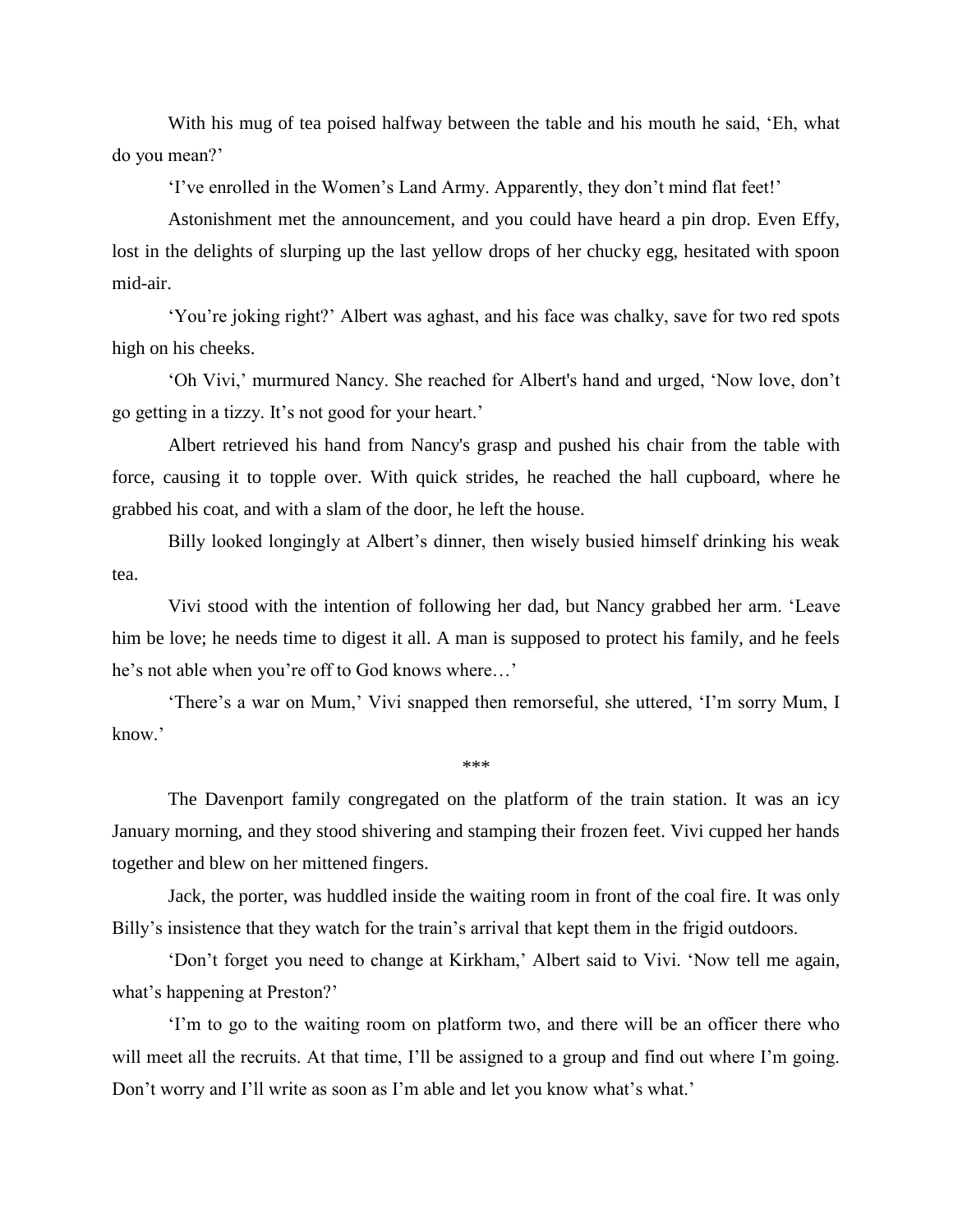'Me too,' said Effy jumping up and down. 'Write to me too!'

'You too Effy,' Vivi promised, smiling down at her newly adopted younger sister.

 They heard, before they saw, the train puffing as it approached the station with its smoke billowing.

 'It's here!' Billy clapped his gloved hands as the train came around the bend on the track and approached the platform in a hiss of steam and smoke. Billy rushed to run his hands along the sleek engine, as one by one the rest of the solemn group hugged and kissed Vivi.

 'Don't talk to strangers and watch out for those Yanks, do you hear?' Albert Davenport said in a gruff voice. 'I believe they offer silk stockings to the girls, and one can only imagine the favours they expect in return!'

 Albert rested his chin on Vivi's head and stroked her hair, before kissing her. His gaze met hers, and she saw his eyes dark with love, and then he thrust a five-pound note into her hand and closed her fist around it. 'You come home straight away if you don't like it. There's plenty enough money there for the fare.'

 Vivi looked down at the note, and her jaw dropped. 'But!' The money represented more than a man's weekly wage.

Albert placed a finger on her lips and shook his head.

'Oh, Dad,' she said, throwing her arms around him as her lips quivered.

 Instead of embracing her, he thrust her from him and said, 'Be a good girl, Vivi,' His tone was brusque. He turned and left the platform without a backwards glance. Once outside the station, he dashed a hand across his eyes, before lighting a cigarette with trembling hands.

 'All aboard who's going aboard,' cried the porter in his self-important manner. He blew his whistle hard.

 Nancy Davenport gave another quick hug as did Effy. Vivi picked up her case and ascended the train's steps.

'Vivi, Vivi, don't go!' Billy said, suddenly aware she was leaving.

Vivi paused at the top stair and leant down to Billy, who rushed up to hug her.

 'Ta ta shrimp,' she said, using her nickname for him. Billy ran down the platform as the train began to move, anxious to be the last to wave her off at station's end.

 'God bless, love,' Nancy called. She pulled out a handkerchief and dabbed at her eyes before having a hearty blow of her nose. The engine chugged slowly at first, expelling steam and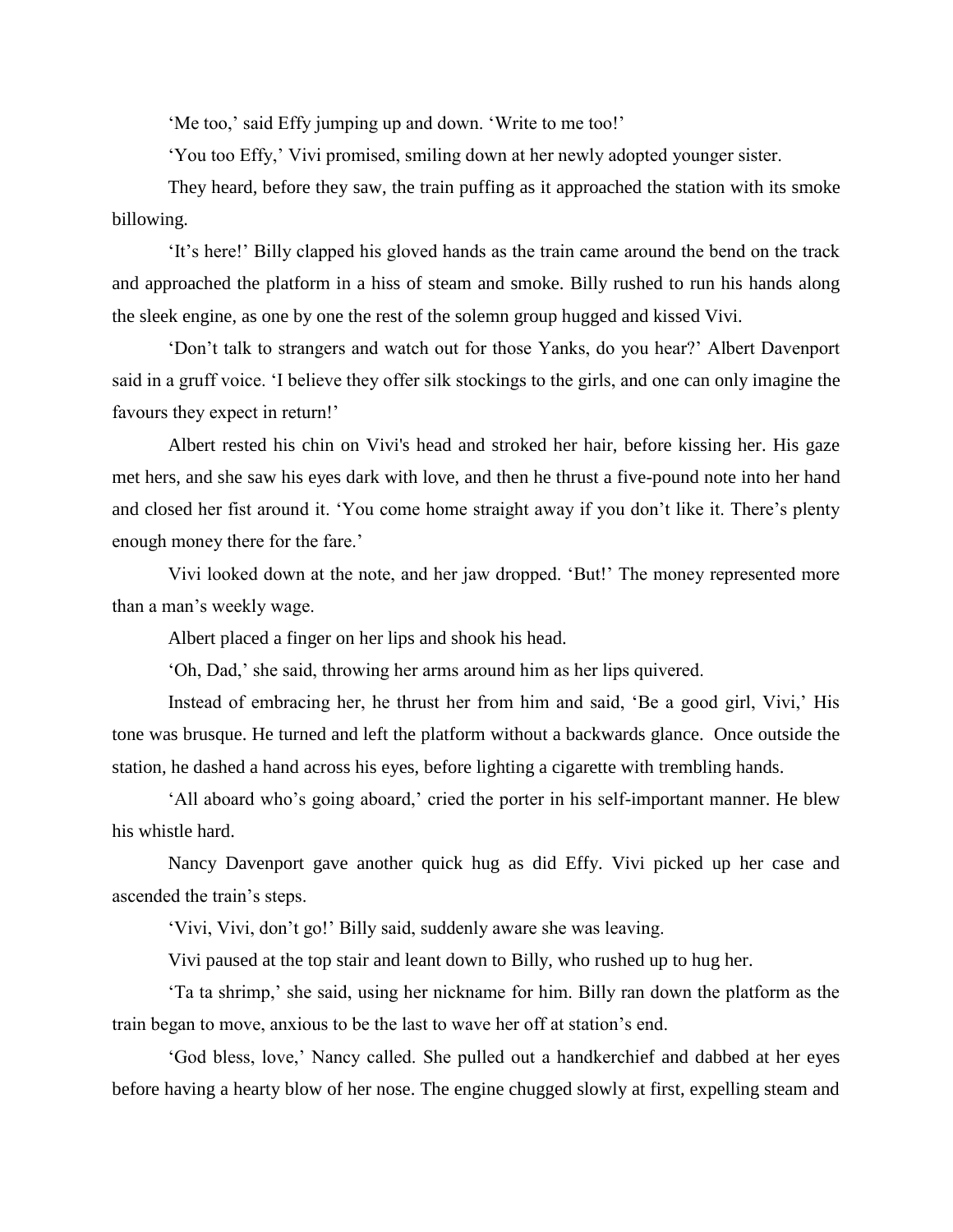smoke, before picking up speed and as her vision of Vivi diminished, Nancy's heart lay heavy inside her chest.

 Effy slipped a hand into Nancy's and stood silently watching the departing train as the tears coursed down her face. When the train was out of sight, she looked up at Nancy and asked, 'Vivi will come home again won't she?'

 'Of course Sweetheart,' Nancy reassured. She sent a silent plea heavenward, asking for Vivi's safe-keeping. 'C'mon Billy,' she called to the boy who stood straining his eyes as he gazed into the distance.

 Albert Davenport stood outside the station, smoking his cigarette, His face was crumpled and lined, but when he saw his family, he mustered up a smile and said, 'C'mon, let's be having you. It's brass monkey weather.'

 He set off in the direction of home but stopped a few minutes later and turned back to his family. 'Perhaps Mum'll be able to find a scraping of cocoa in the tin and a drop of milk for mixing. That'll warm up our bones. If we join it with a slice o' bread and that blackberry jam that we got at Christmas, then I reckon we'll be laughing.'

Albert bent down a little and encouraged Billy to hop up for a piggyback ride.

 'I'll see what I can do.' Nancy summoned a smile, linked her arm through Effy's and began to sing, '*We'll Meet Again*…'

 Renowned for his splendid baritone voice, Albert joined in, and soon the four of them sang with gusto as they trooped homeward. Passersby smiled in their direction. Everyone was missing somebody, and more than one eye moistened.

 Meanwhile, Vivi was on her way to Kirkham where she would make her first connection. She was pleased to have found a seat. Her stomach was all aflutter, and her hands trembled with a mixture of nerves and excitement. She folded them in her lap and focused on trying to count the cows and sheep. They neither knew nor cared that the country was at war as they grazed. A fine misty drizzle sprayed against the window as the train clickety-clacked along the track with its whistle blowing as it approached the country stations.

 'Next stop Kirkham, all change,' called the conductor, as they approached the town. The train was reaching the end of the line and would return to where it had begun its journey.

 As the engine shuddered to a halt, Vivi reached up to the luggage rack and attempted to retrieve her suitcase, only to find she was unable to lift it down. The Porter had placed it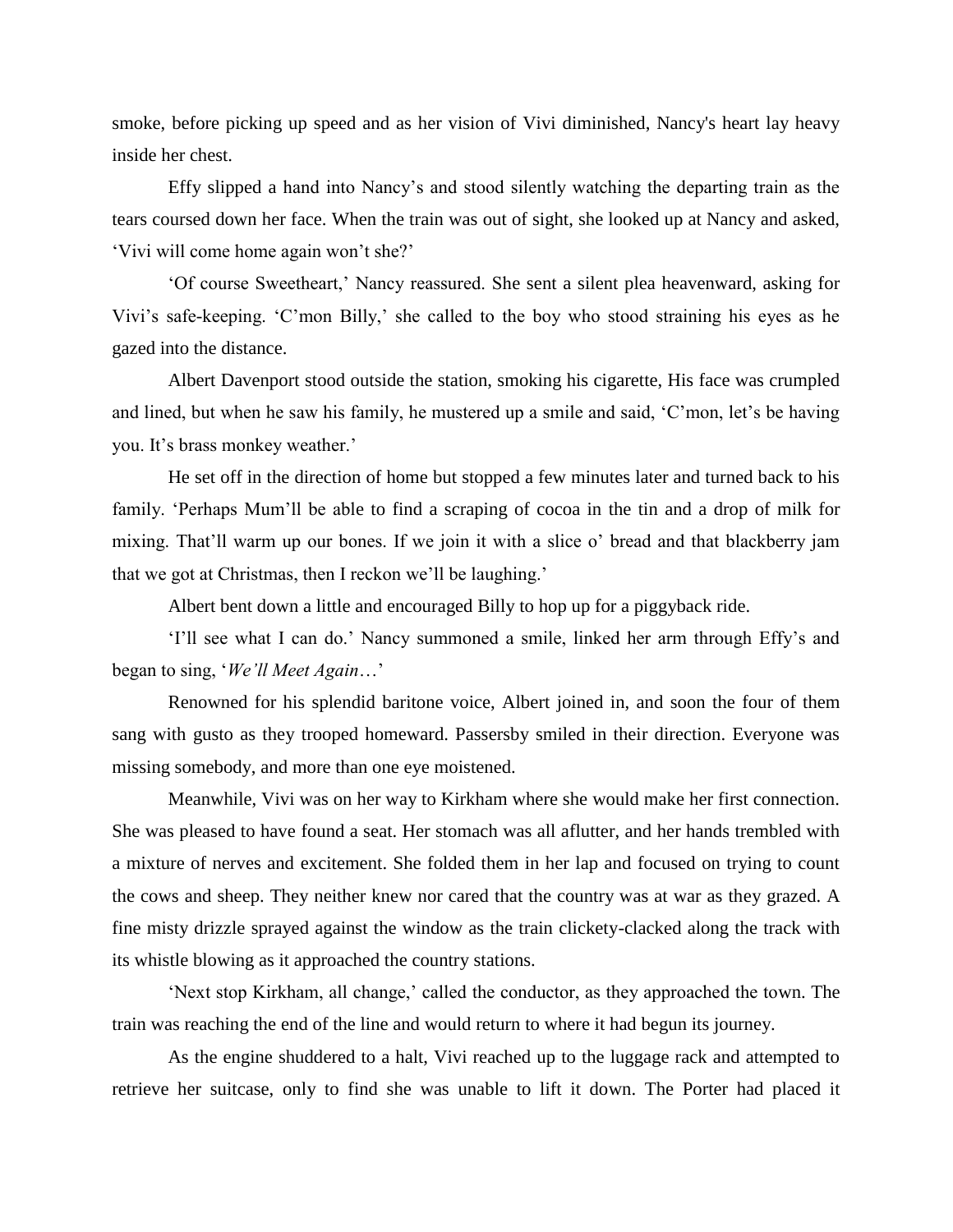overhead. Fortunately, a man in an unfamiliar blue uniform passed through her carriage and observed her dismay.

 'Easy Sugar, I'll help you,' He spoke a dialect that was new to her. Vivi blushed, flustered and out of her depth, as the man took control and insisted on carrying her suitcase off the train.

'Thank you,' Vivi said.

 The man placed her suitcase on the platform and held out his hand. 'Hi, I'm Wilf Clark. I've been training at Warton, but I'm returning to my unit. I'm with the Canadian Air Force.'

'Oh thank God, you're not a Yank!' Vivi blurted out and then covered her open mouth

Wilf burst out laughing then said, 'I'm not sure how to reply, except to say I've always been proud to call myself a Canadian!'

 'Oh dear!' Vivi wished the ground would open and swallow her whole. 'My dad told me I mustn't talk to the Yanks.' She was aware of sounding childish.

 Wilf was easygoing and quite unlike the men Vivi knew from her previous job working as a telephone operator. Those men were authoritative, and although they had treated her with respect, they were rather aloof.

 The Porter blew his whistle as the train to take them onto the next leg of their journey approached the other platform.

'Oh my goodness,' Vivi said. 'The train's coming!'

Wilf picked up her suitcase and slung his kit bag over his shoulder, beckoning her to follow him over the footbridge to the other side.

 With a stroke of luck, they were once again able to find seats in the third class compartment. The train chugged out of the station. Wilf reached into his kit bag and took out a packet of sandwiches wrapped in wax paper and offered her one.

'Oh thank you, but I couldn't possibly,' Vivi said. Her cheeks flushed red.

 'Please yourself.' Wilf shrugged. He rummaged some more and pulled out a flask which he unscrewed. Steam rose into the air along with an exotic aroma. Vivi leaned forward in her seat, as she fought the urge to sniff the air.

Wilf teased her. 'What, you've never tasted coffee before?'

'No, is it nice?'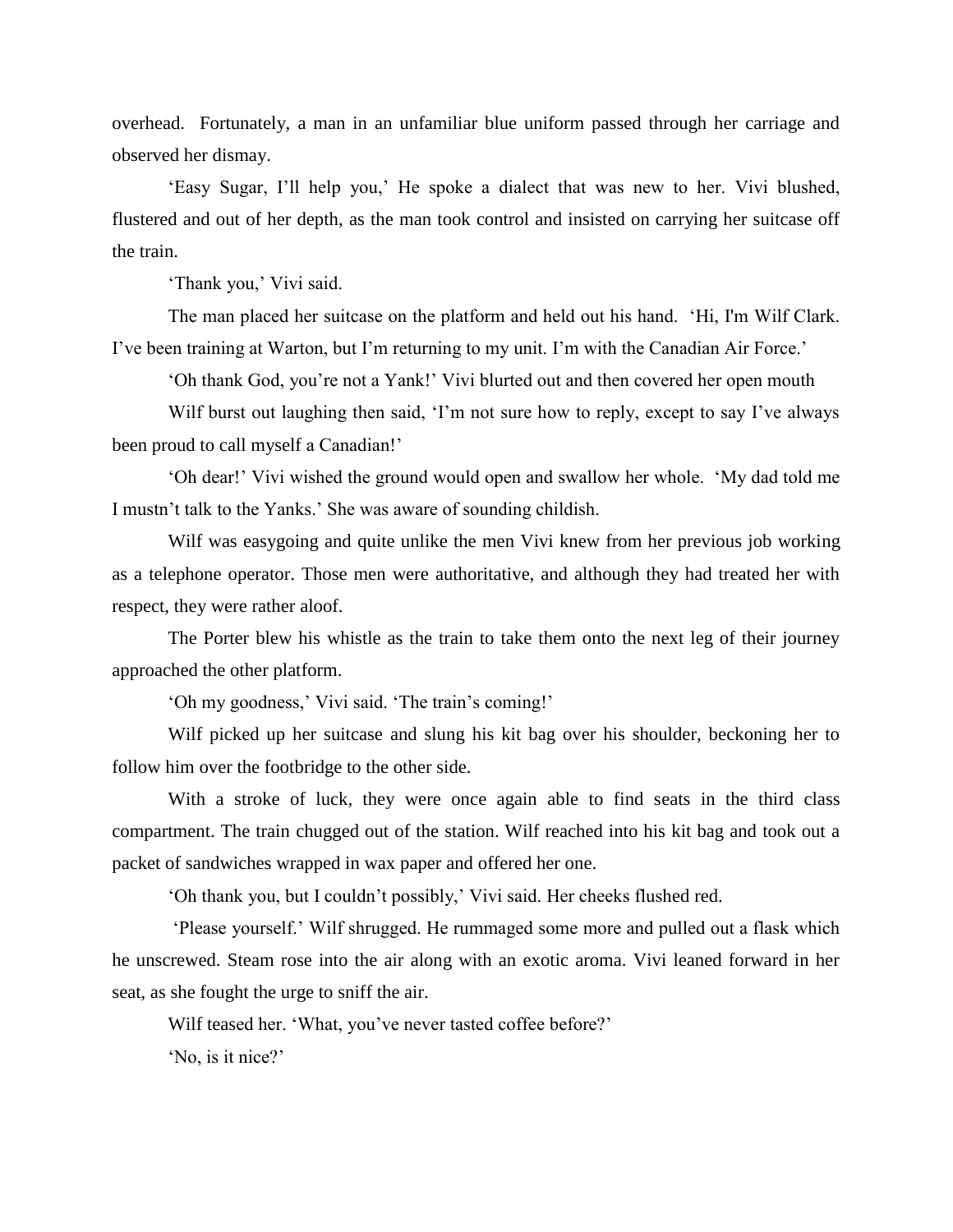'You're kidding me right?' Wilf observed her earnest expression and shook his head, dumbfounded. 'Well, I've heard of everything now. How primitive you guys are!'

Vivi squared her shoulders, filled with righteous indignation.

 Wilf pulled a face and said, 'I'm sorry Sugar, I didn't mean any harm. Here try some.' he offered her the cup from his flask, which held a brown, steaming brew.

 Vivi sat back down and accepted the proffered cup. First, she sniffed it and then took a tentative sip and then another. She couldn't help herself. She tipped her head back and drank till the liquid was gone.

Wilf grinned at her. 'Horrible stuff eh?'

 'It was delicious,' Vivi said, beaming before casting a forlorn look into the empty cup, amazed that she'd drunk it all. 'I'm sorry, that was rude of me.' She handed back the cup.

 'Don't worry Sugar, I've more here,' Wilf said. His voice was steady and reassuring, and Vivi relaxed.

 They passed the rest of the journey, exchanging pleasantries and as they approached Preston, they had sown the beginnings seeds of friendship. She learnt he was married, came from Hamilton, Ontario in Canada and had a little boy named Raymond.

She told him about her life in Seaside Flats, including the two evacuee children, Effy and Billy, who were now an adopted part of her family. He asked if she would write to him, as a friend of course, and she agreed, providing his wife wouldn't mind?

 Vivi felt her insides tighten as this part of her journey came to its conclusion. She gazed through the train window at the busy station. People wearing different coloured uniforms bustled. Vivi's heart beat a tattoo as she disembarked and became engulfed in the flow.

 Wilf noted her confusion and directed her to a bench. 'Wait here Sugar; I've just got to check the timetable, and then I'll help you, okay?'

 Vivi nodded and gave him a grateful smile. 'Thanks, Wilf.' As she looked around her eyes widened in shocked fascination as she spied her first coloured person.

 He was a big, brawny man, who stood lounging against the wall, looking like he owned the world. The man reached into his top pocket and pulled out a pack, from which he took something. Vivi was not sure what it was. The man removed the wrapper and placed the contents in his mouth and began to chew.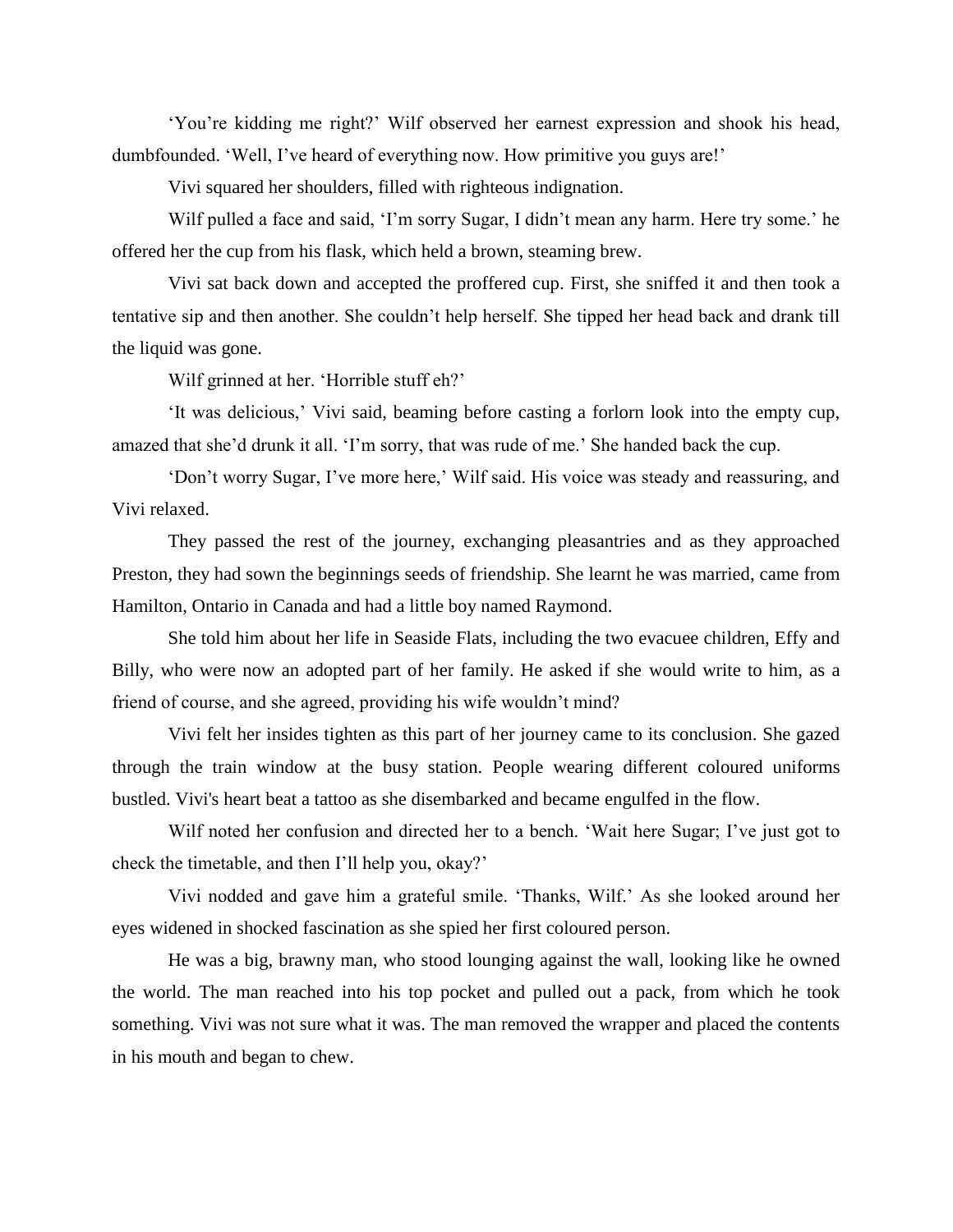His gaze came to rest upon her, and Vivi blushed, embarrassed that he had seen her watching him. She wasn't to know that he had spotted her long before she saw him. Vivi dragged her eyes away from his but couldn't resist another glance. His gaze was still upon her, and he winked before flashing the whitest of smiles. His smile transformed him, and Vivi knew at that moment that her life was changed forever.

 He was the most beautiful male that Vivi had ever seen, and she was utterly dazzled. She gave him an adoring smile.

 'Vivi,' Wilf had returned from his task. He received no response and following her gaze he said, 'Oh no, oh no Sugar!'

He guided her away and down the platform. Vivi looked back for a last desperate glimpse of the man who stood transfixed watching after her.

 'To get to Platform two, we need to cross the bridge,' said Wilf. He pulled on Vivi's arm, determined to move her away from the vicinity of the coloured man. For although the man was a fellow pilot, his sort was out of bounds.

 'Stop it, stop it, Wilf. How dare you?' she said, tugging at his arm. 'Let me go. I don't even know you!'

Wilf released her, 'You know you're right. I've better things to do!' He thrust Vivi's suitcase at her and hitched his kit bag onto his shoulder and strode away.

 Vivi stood, rooted to the spot, unsure of what to do next. She longed to find the coloured man with the pearly smile, but common sense told her she needed to report to the recruitment stall set up on platform two.

 Wilf was halfway over the footbridge when he glanced back at where Vivi stood. With a grunt, he turned around and retraced his steps. 'Come on Vivi.' He picked up her suitcase, 'Follow me.'

This time, she did not argue. 'Why are you so kind?'

'You remind me of my younger sister Janet,' he said. Vivi jogged to keep up with him.

'There you go, sugar,' he said as they arrived at Vivi's reporting station.

Impulsively she hugged him. 'Stay safe Wilf.' With a sharp intake of breath, she approached the desk and spoke to the stern looking woman with the clipboard.